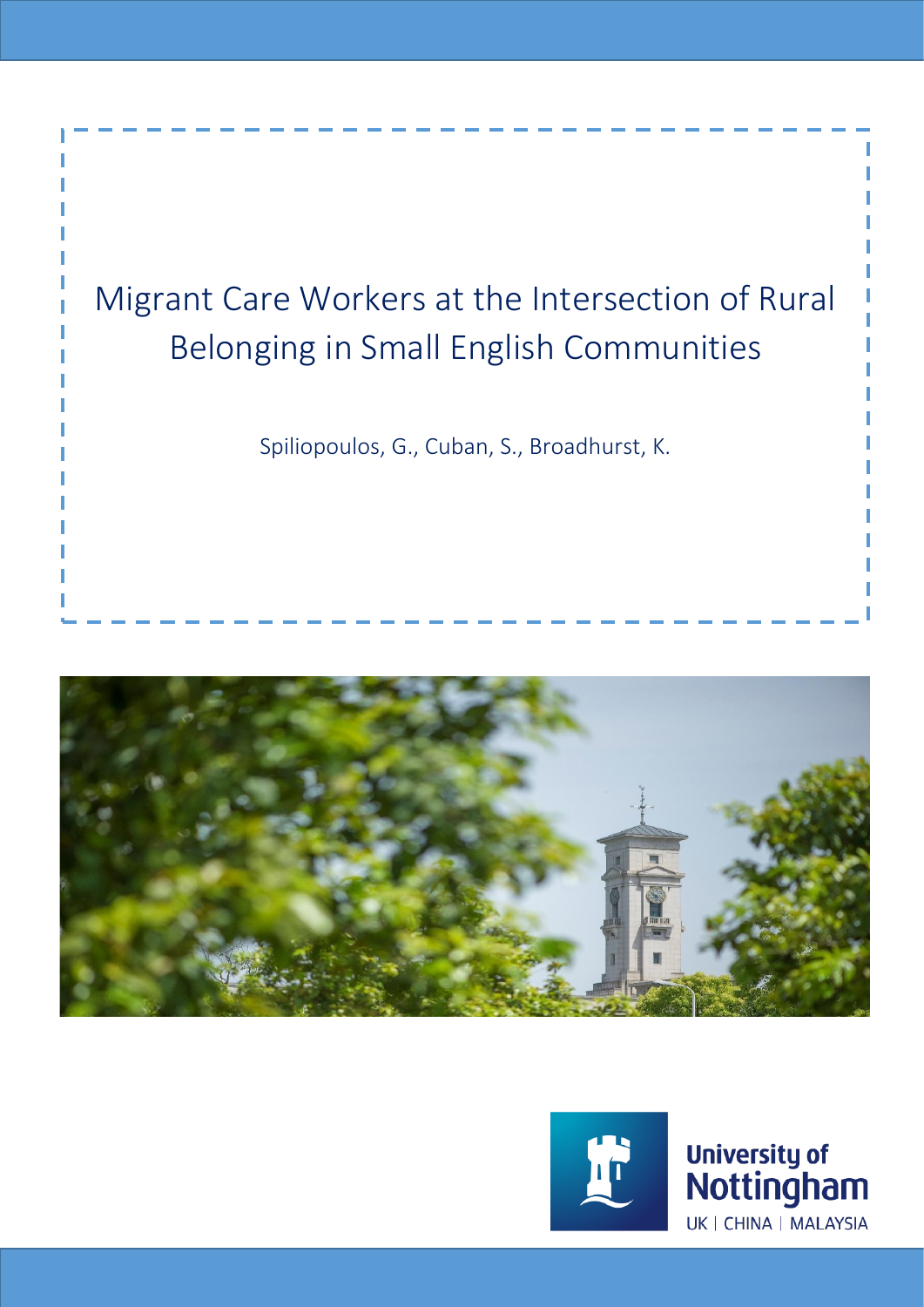University of Nottingham Ningbo China, 199 Taikang East Road, Ningbo, 315100, Zhejiang, China.

First published 2020

This work is made available under the terms of the Creative Commons Attribution 4.0 International License: <http://creativecommons.org/licenses/by/4.0>

The work is licenced to the University of Nottingham Ningbo China under the Global University Publication Licence: https://www.nottingham.edu.cn/en/library/documents/researchsupport/global-university-publications-licence-2.0.pdf

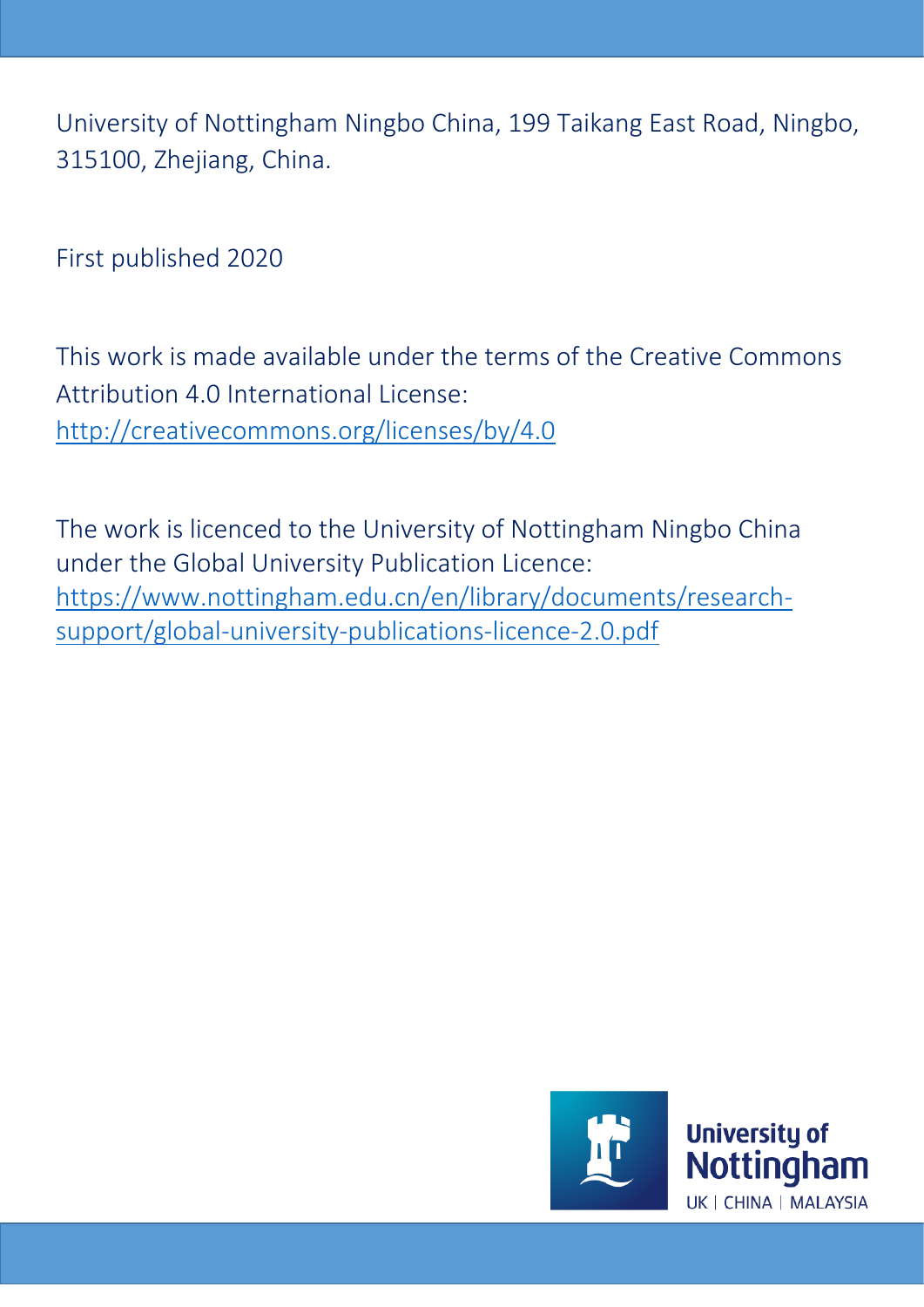# Migrant care workers at the intersection of rural belonging in small English communities

Spiliopoulos Georgia<sup>a\*</sup>, Cuban Sondra<sup>b</sup> and Broadhurst Karen<sup>c</sup>

<sup>a</sup>School of International Studies, University of Nottingham Ningbo China, Ningbo, China; <sup>b</sup>Department of Health and Community Studies, Woodring College of Education, Western Washington University, Washington, USA; <sup>c</sup>Department of Sociology, Faculty of Arts and Social Sciences, Lancaster University, Lancaster, UK

Authors:

Dr Georgia Spiliopoulos (corresponding author)

□ School of International Studies, Faculty of Humanities and Social Sciences, Trent Building, University of Nottingham Ningbo China (UNNC), 199 Taikang East Road, Yinzhou District, Ningbo 315100, Zhejiang Province, China – tel: +86 (0)574 8818 8000, ext. 8063 – orchid-id: https://orcid.org/0000-0002-3430-6951 – email: joy.spiliopoulos@nottingham.edu.cn

Prof Sondra Cuban

Department of Health and Community Studies, Woodring College of Education, Western Washington University, 516 High Street, Bellingham, WA 98225, USA – tel:  $+1$  (360) 650-3000

Prof Karen Broadhurst

Department of Sociology, Faculty of Arts and Social Sciences, FASS Building, Lancaster University, Lancaster, LA1 4YD, Lancashire, U.K. – tel: +44 (0)1524 594126

### Abstract

Shortage of staff in the private care sector brought migrant participants of this study to rural communities in northwest England. The care workers, fourteen highly skilled first-generation migrants, described experiences of feeling unsettled, despite residing in these communities for an average of nine years. Social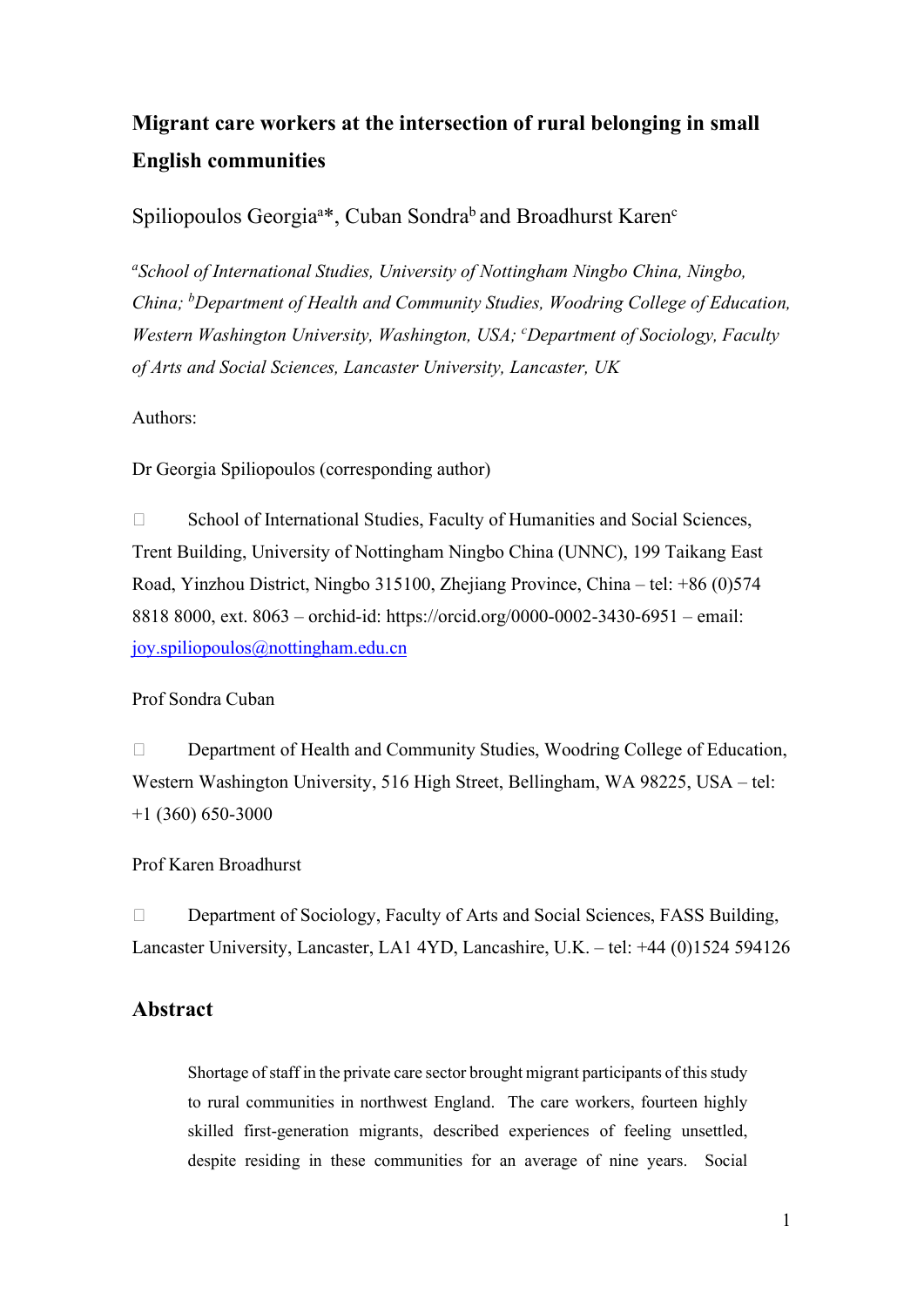divisions, such as their race, ethnicity, and gender, intersected in rural England to create an overwhelming, at times, feeling of being othered. We use intersectionality as a framework to examine the advantageous and disadvantageous positionings of migrant workers, alongside their strategies of resistance and adaptation, filling in the gaps that acculturation theory glosses over.

Keywords: migrant care workers; rurality; acculturation stress; intersectionality; othering.

### Introduction

This paper examines migrant care workers' strategies of resistance and adaptation in managing acculturation stress in a rural northern English context. Through the lens of intersectionality (Acker, 2006; Anthias, 2013; Walby, 2011; Walby et al., 2012; Yuval-Davis, 2006; 2011) the study scrutinizes the unequal positioning of migrant workers in care work settings and more widely in their rural communities, where social divisions of race, gender, ethnicity, and migrancy intersect and shape everyday experience (Acker, 2006; Anthias, 2013; Yuval-Davis, 2006). We argue that the strategies of managing acculturation stress, "being othered" and "claiming ground", extend Berry's (1997; 2008) work on acculturation, and offer novel insights into migrant rural settlement.

Participants in this study were nurses, care workers and domestic workers, employed in the private care sector for older adults. The recruitment of migrant health care workers is politically and financially driven (Cangiano et al., 2009; Solano & Rafferty, 2007; Spiliopoulos and Timmons, 2019; Spiliopoulos, forthcoming) and facilitated through personal networks and recruitment agencies (Cuban, 2013; Yeates, 2009). While in the early 2000s the highest numbers of migrant nurses were from the Philippines and India (Solano and Rafferty, 2007), the 2004 EU enlargement facilitated the recruitment of Eastern European health professionals, mostly Polish nurses (Jayaweera, 2015). Increased numbers of EU nurses registering with the Nursing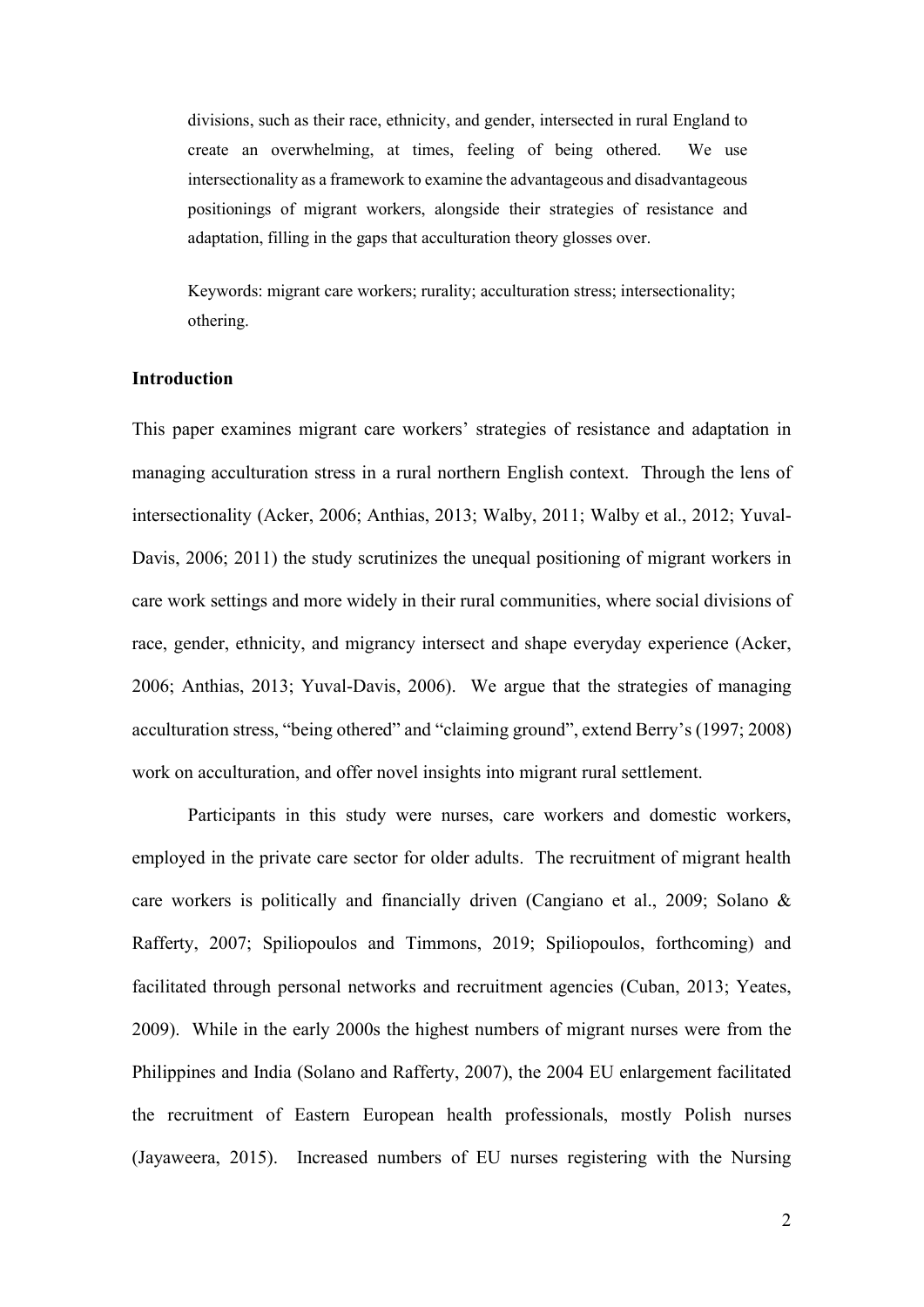Midwifery Council (NMC) and then being employed in the UK, corresponded with 2005/6 NHS fiscal policy, which led to cuts to international nurse recruitment (Buchan, 2009), and subsequent preference for hiring EU over non-EU nurses.

The care sector offers migrants few incentives and opportunities for social mobility (Datta et al., 2006), and is characterized by "unstable and insecure employment conditions" and a shortage of labour force (McGregor, 2007, p. 804). Moreover, high turnover of staff (Skills for Care, 2018) is connected to chronic challenges to recruit and retain staff, such as shift and part-time work, low pay and others. Differences in pay reflect regional differences, with the private care sector hourly pay being lower than pay offered by local authority employers (Cangiano et al, 2009). Furthermore, the care sector employs a significant number of migrant workers, with one in six workers having EU or non-EU nationality (approximately 134,000 workers) (Skills for Care, 2018). Importantly, differences in race and ethnicity are overrepresented among social care staff, specifically: Black and British Black staff in direct caregiving; Asian/British-Asian nurses in nursing homes and also BME staff in regions such as London; ethnic minority staff in temporary positions (Cangiano et al., 2009). Other wider, structural factors, which shape care work conditions, are a burgeoning "care deficit", with care offered increasingly by private and third sector providers; and the underfunding of the sector, with then relies on migrant care workers (Cangiano & Shutes, 2010).

The concept of "inequality regimes" (Acker, 2006) assists in the examination of formal and informal processes in the private care sector which create "systematic disparities" and hierarchical structures. We argue, that although these work environments invite an interrogation of intersection of gender, race, ethnicity, class and other divisions, migrant agency is also operating within these spaces. Importantly, it is in the rural environment---the rural northern English communities---where structural factors impose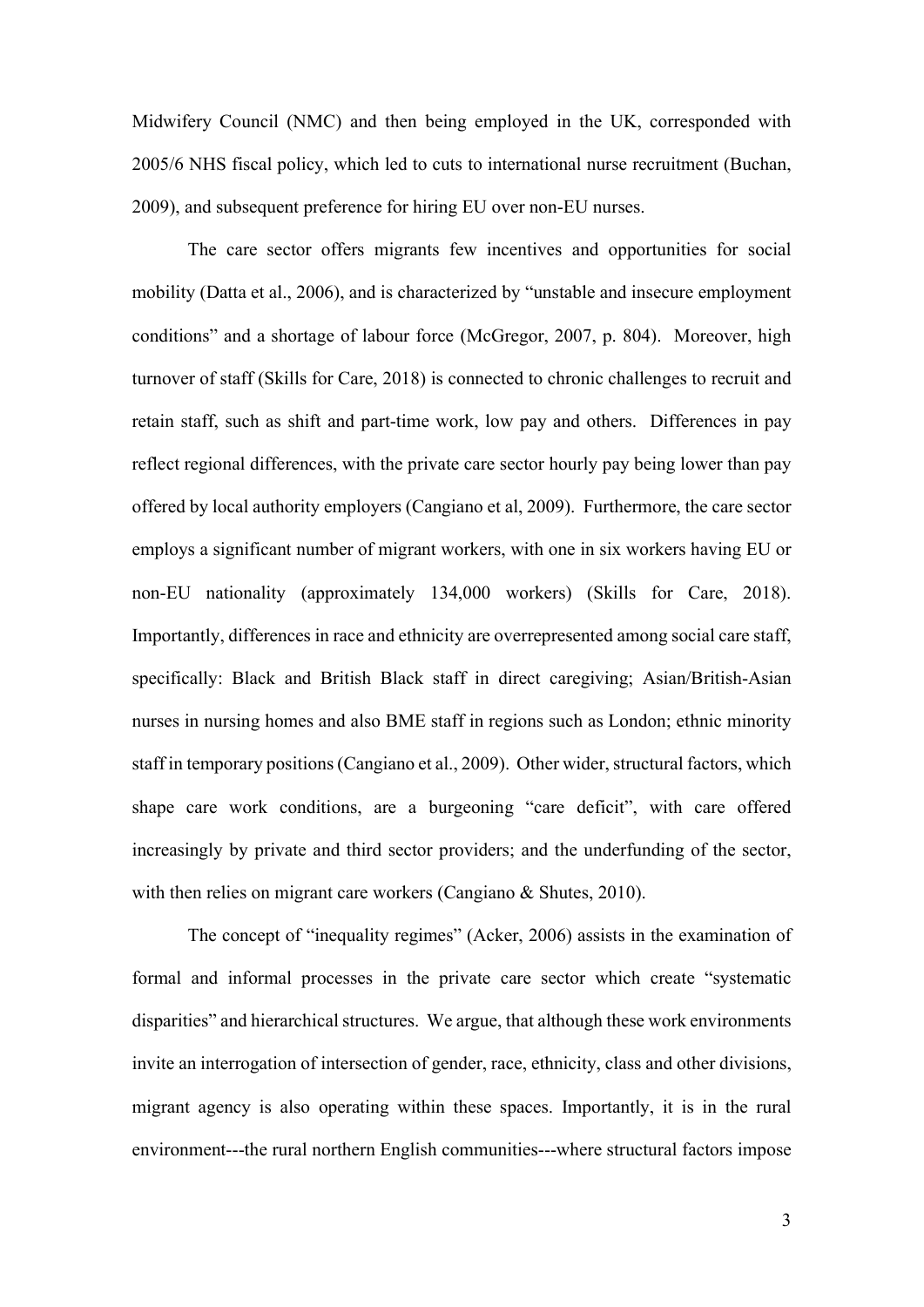social divisions and which are then embodied as, "contradictory articulations of difference and identity" (Anthias, 2013: 335, emphasis in original).

We begin our examination of how social divisions intersect to create advantageous and disadvantageous positionings in these rural settings by firstly, exploring hidden power relations in the English "rural idyll" and then, by offering theoretical grounding for exploring complex rural belongings. We discuss in some detail the qualitative nature of our research, before presenting the participants' experiences of rural belonging, alongside their strategies of resistance and adaptation. We conclude by offering recommendations for research in an area which invites closer scrutiny of othering processes, for those deemed "non-British", and working in a rural setting and for a highly gendered and at times exploitative sector.

### Hidden power relations in the English "idyll" – the "outsiders"

For Cloke (2004) "the rural" is as an embodied experience, with the agricultural use of land, affiliation with nature and subsequent lifestyle attainment. For others, such as Murdoch and Pratt (1997), in any efforts of defining the "rural", there are hidden power relations and nationalistic connotations of "Englishness" and "English values". Such power relations separate those who ascribe to such values from those who are deemed outsiders. Rural England has been viewed historically as a setting of racial purity, British culture and morality, in contrast to urban settings (Agyeman & Spooner, 1997). Furthermore, the contentious issue of legitimate rural inhabitants is not a new phenomenon but can be traced in nineteenth century literature with the influx of middleclass families in small villages (Neal & Agyeman, 2006), and more recently through anxieties over gentrification, the banning of fox hunting and others (Neal  $\&$  Walters, 2006).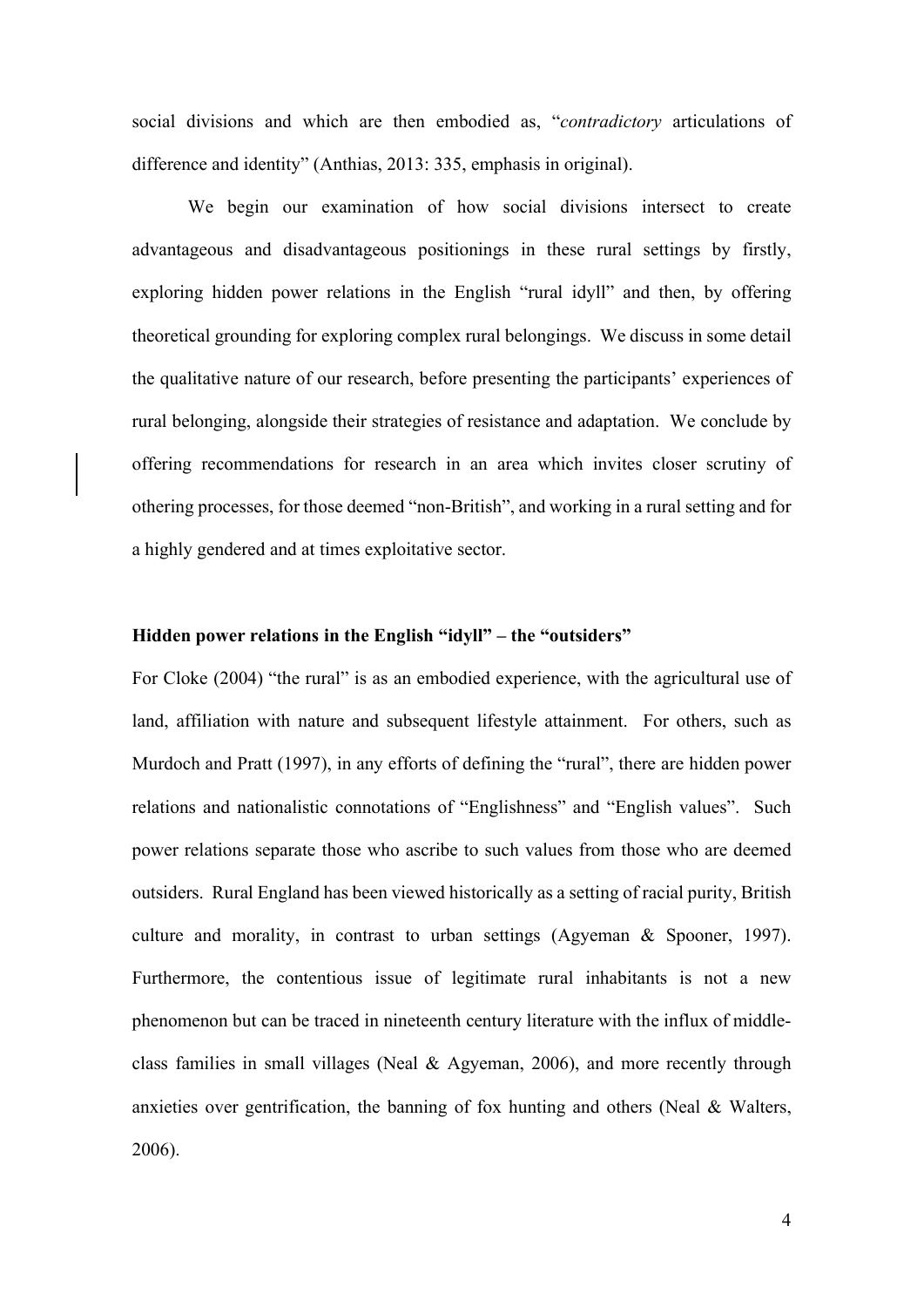It is in this context of nationalist sentiment and anxieties over rural belonging and practices that immigrants become part of the Other. Migrants are mostly faced with exclusion by locals (Cloke & Little, 1997; Tolia-Kelly, 2007) and face particular difficulties in finding employment, travelling, networking and engaging in familiar social practices, in contrast to their counterparts in urban areas (de Lima, 2006). While authors such as Askins (2009) seek to reconceptualize the English rural as a "transrural", multiethnic space, we argue that such experiences are shaped by structural factors such as opportunities and restrictions for physical and social mobility, historical presence of migrant and ethnic communities, and proximity to major urban centers. Therefore, closer examination of case-by-case English rural communities, through an intersectional approach, is essential.

### Complex belongings and othering processes - why examining intersections of social divisions in small rural communities matters

We begin our discussion by firstly framing migrant rural workers' complex belongings and identifications as key to their intersecting advantageous and disadvantageous positionings. Belonging is conceptualized as an "emotional attachment" relating to the feeling of safety, of being at "home", and is an ongoing project. Importantly, this new "home" is not always a safe space. Belonging is "multi-layered" and "multi-territorial", social and geographical locations shaping belongings (Yuval-Davis, 2011). Yuval-Davis (2011) examines belonging through three dimensions: social locations; identifications and emotional attachments; and ethical and political values. Social locations or groupings based on professional identity, race, gender or class, to name but a few, are highly contextualized, can harbor "axes of power", in terms of preferential belonging and exclusion based on such divisions. Identifications or "identity narratives" are constructed as relative to collectivities but are also indicative of individual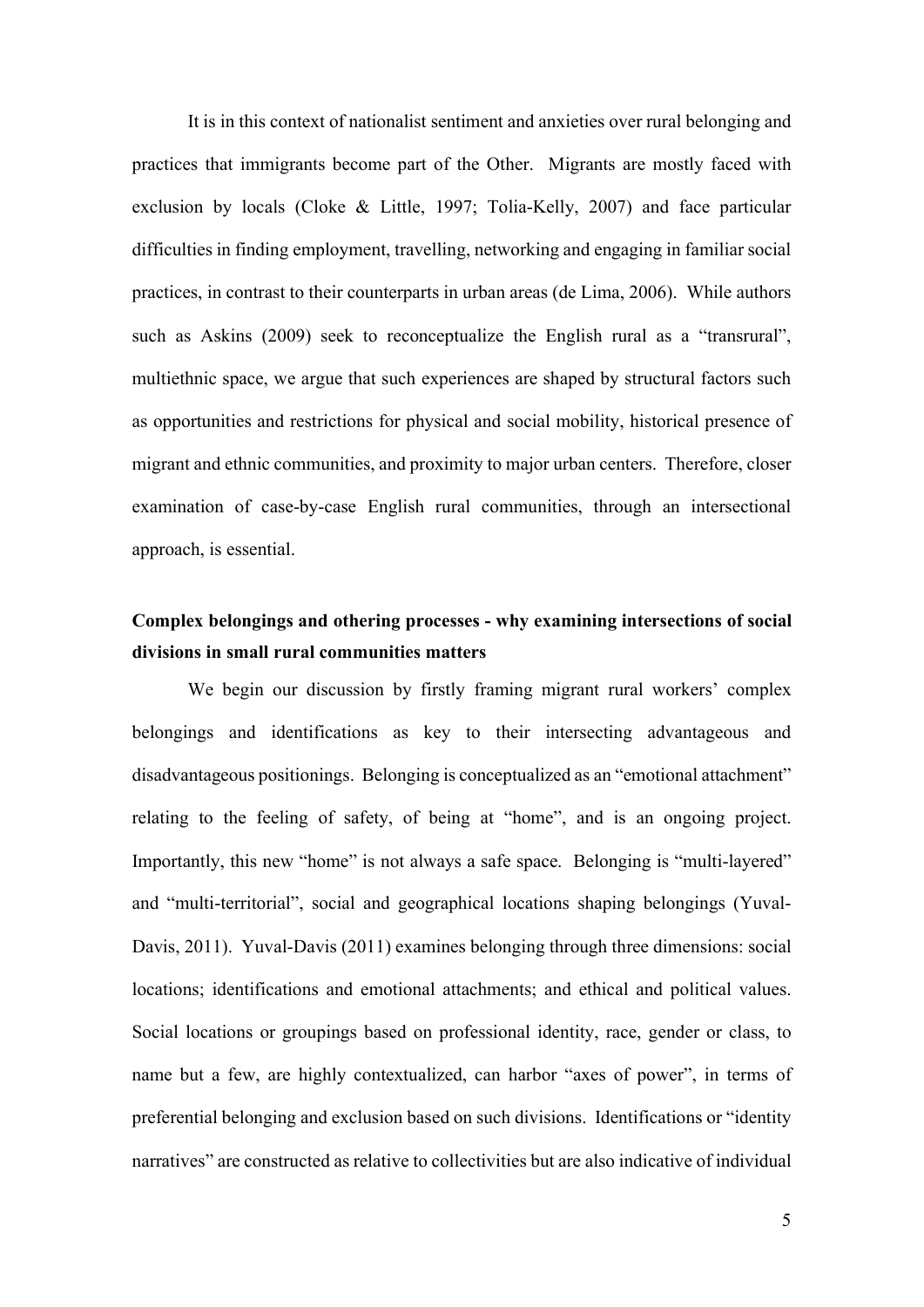interpretations of self and agency, can be verbal and/or performative (Yuval-Davis, 2011), and are fluid and highly contextual (Fortier, 2000; Hall, 1996). Moreover, they are highly selective – "they can shift and change, be contested and multiple" (Yuval-Davis, 2011, p. 14).

A more in-depth examination of belonging based on ethical and political values raises the issue of "boundaries" and how these are monitored and how they defining the parameters of participation and membership, alongside resistance towards such hegemonic structures (Yuval-Davis, 2011). Anthias (2013), in interrogating immigration policies and processes of integration in the UK, eloquently asks how much difference is acceptable and tolerated. The migration system favors the economic benefits that migrant labor brings, while seeking to eradicate cultural, ethnic and religious distinctiveness and impose an assimilative type of integration. Thus, normative and unattainable conceptions of "community" are sustained, creating types of conditional citizenship (Anthias, 2013; Anderson, 2013). This "community of value" (Anderson, 2013, p.13) regulates citizenship and belonging and is based on perceived shared cultural values, such as good neighborly relations, law-abiding, hard-working citizens partaking in community activities, for example, going to the local pub or the local church. Outsiders, therefore, are evaluated by the legitimate ("good") citizens and help define the boundaries of belonging.

 Acculturation as an analytical concept is useful in examining intercultural adaptation and belonging through the interchange between majority and minorities (Berry, 1997; 2005; 2008; 2009; Berry & Sabatier, 2011), in how newcomers settle, adapt, assimilate or reject new culture and surroundings, and any nuances over time. Individuals and groups use different "strategies" to incorporate or reject cultural values and practices (Berry, 1997, pp. 9-10): assimilation, where individuals and groups do not wish to

6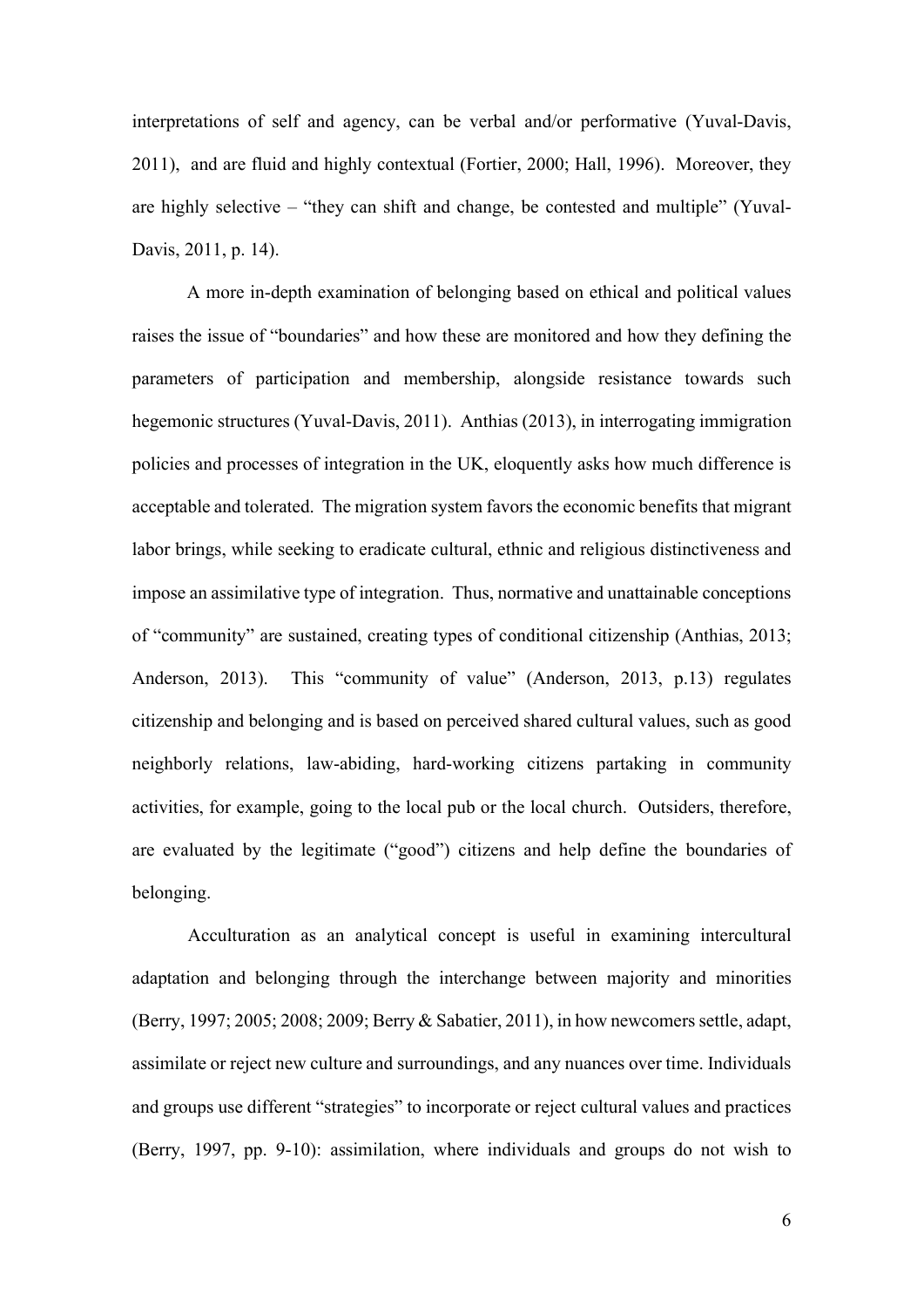continue practicing their own cultural identity, seeking more interaction with other cultures; separation, where newcomers distance themselves from others in the host environment; integration, where cultural identity and traditions are maintained but interaction with other cultures, and a degree of "mutual accommodation" between parties, is also evident; and finally, marginalization, where newcomers reject their own cultural traditions and there is little contact with other cultures in the new environment, especially when discriminated against.

Even though integrating both host and home countries' cultural practices can be a smooth process, '[i]nconsistencies and conflicts between these various acculturation preferences... [can be] common sources of difficulty for those experiencing acculturation" (Berry, 2008, p. 332). Acculturative stress "is defined as one kind of stress in response to life events that are rooted in the process of acculturation, which usually includes psychosocial difficulties (e.g., loss of social support, rejection by the host culture) when adapting to a new culture" (Wu & Mak, 2012, p.71). Berry (2005) emphasizes that acculturation stress can enclose both positive and negative experiences, for example, improving coping mechanisms (Berry, 1997). Importantly, acculturation stress incorporates the constraints that migrants experience. The "universality" of Berry's acculturation theory (2009) has been criticized for not considering power imbalances (Bhatia & Ram, 2009; Weinreich, 2009) and structural factors which create different forms of oppression, such as insecure working conditions and "othering" practices, also policy-making, as in the UK the "preferred" mode of integration is assimilation (Anthias, 2013). In trying to close such gaps in acculturation theory, we use an intersectionality approach (Acker, 2006; Anthias, 2013; Walby, 2011; Walby et al., 2012; Yuval-Davis, 2006; 2011). Such an approach assists in the examination of factors pertaining to power relations and which highlight social divisions such as race, class, gender and ethnicity.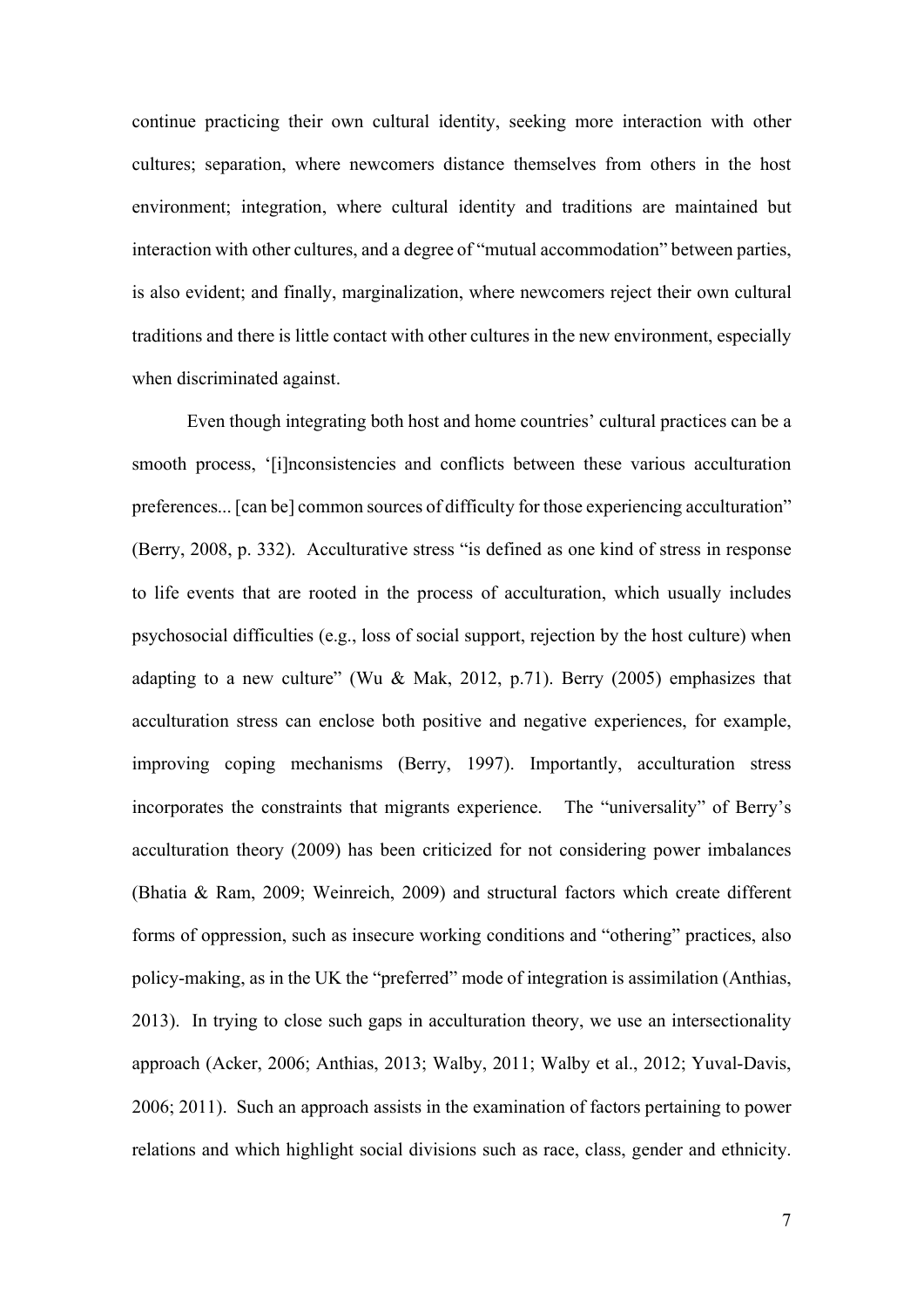We examine these social divisions intersecting not simply as additive factors, an approach which can "essentialize specific social identities", leading to further marginalization (Yuval-Davis, 2006, p.205). We place significant importance on how these social divisions intersected in the English rural "idyll" as ontological entities (Walby, 2011), shaping each other in a dynamic way (Walby et al., 2012) and in a particular place/time contexts (Yuval-Davis, 2006; 2011).

We discuss privileges and disadvantages that are products of specific structural inequalities. Acker's (2006, p. 441) concept of "inequality regimes", allows for an examination of "the interlocked practices and processes that result in continuing inequalities in all work organizations… [as] critical locations for the continuous creation of complex inequalities". In our study, the private care homes were the "critical locations" where advantages, disadvantages and tensions shaped the migrant care workers' positioning in rural northern England. The care homes grounded the participants in these communities but did not always provide a sense of "safety" or mitigate feelings of being unsettled. We examine, thus, the everyday experiences of living in these rural communities, where the care homes were located, as intersections of social divisions caused differential types of inequality and oppression between locations (Anthias, 2013; Yuval-Davis, 2006; 2011). Furthermore, structural inequalities in the form of differentiation of criteria for professional recognition in the UK between EU and non-EU nurses provide such an example of "hegemonic political powers" (Yuval-Davis, 2011) which create particular advantages and disadvantages (Spiliopoulos and Timmons, 2019). The Nursing and Midwifery Council (NMC) regulates professional standards and adaptation programs for nurses trained outside Britain, in connection to professional skills and language attainment. The NMC, until recently, placed more stringent rules on non-EU nurses, for example, Filipino nurses who have high level of English language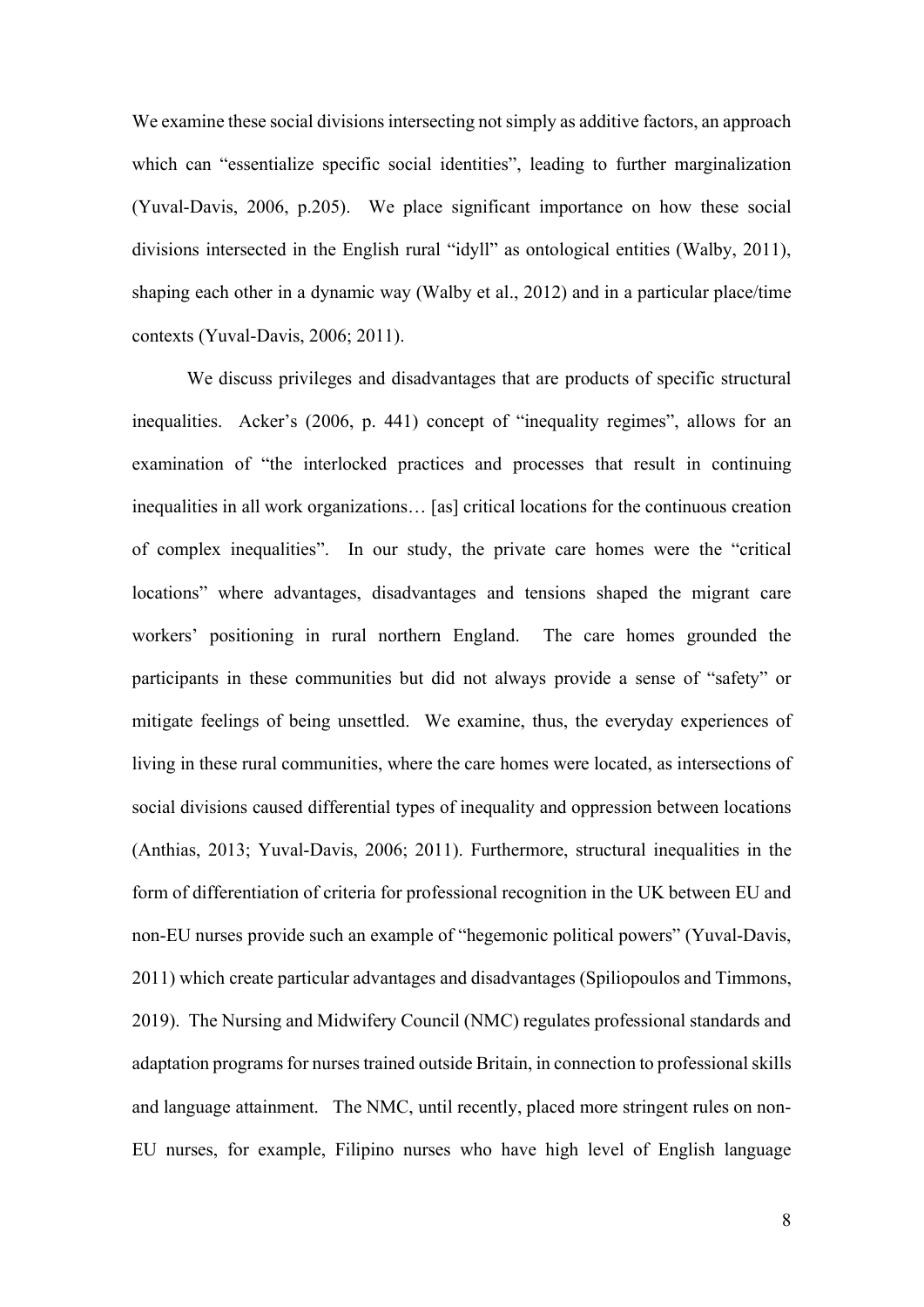proficiency (Kingma, 2006), in comparison to EU nurses who until 2017 were not subjected to English language testing (Lintern, 2017; NMC, 2017). Such practices favor specific nationalities on the basis of politically and financially driven policymaking (Spiliopoulos and Timmons, 2019; Spiliopoulos, forthcoming).

### Research design

The fourteen migrant care workers in this study were living in two rural locations: a rural and a semi-rural area. The majority were nurses, mainly from the Philippines and India, also Poland, with a smaller number of care and domestic staff from Thailand, Cuba and Egypt (Table 1). Access to the sites was made possible through an ESRC-funded project<sup>1</sup>.

Community A is a small town with a population of approximately seventy thousand, with surrounding natural beauty. It is at significant geographic distance from other, large and multicultural cities and also transport routes such as motorways and airports, while all participants in this community experienced it as lacking cultural diversity. Even though ethnic diversity is represented through non-English languages spoken---Polish, languages from China, and Tagalog---, it has a smaller than the national average non-British population, approximately three per cent<sup>2</sup>, lower than the average estimate of eight per cent across the UK (Migration Observatory, 2012). Finally, due to

<sup>1</sup> Cuban S. (principal investigator). (2010). "Home/Work: The Roles of Education, Literacy, and Learning in the Social Networks and Mobility of Migrant Carers." ESRC project, Department of Educational Research, Lancaster University, 2008-2010.

<sup>&</sup>lt;sup>2</sup> 'People and Society: Population and Migration', Neighbourhood Statistics, Office for National Statistics, www.neighbourhood.statistics.gov.uk (26/06/2013) – the exact webpage is not offered here in order to protect the anonymity of the participants.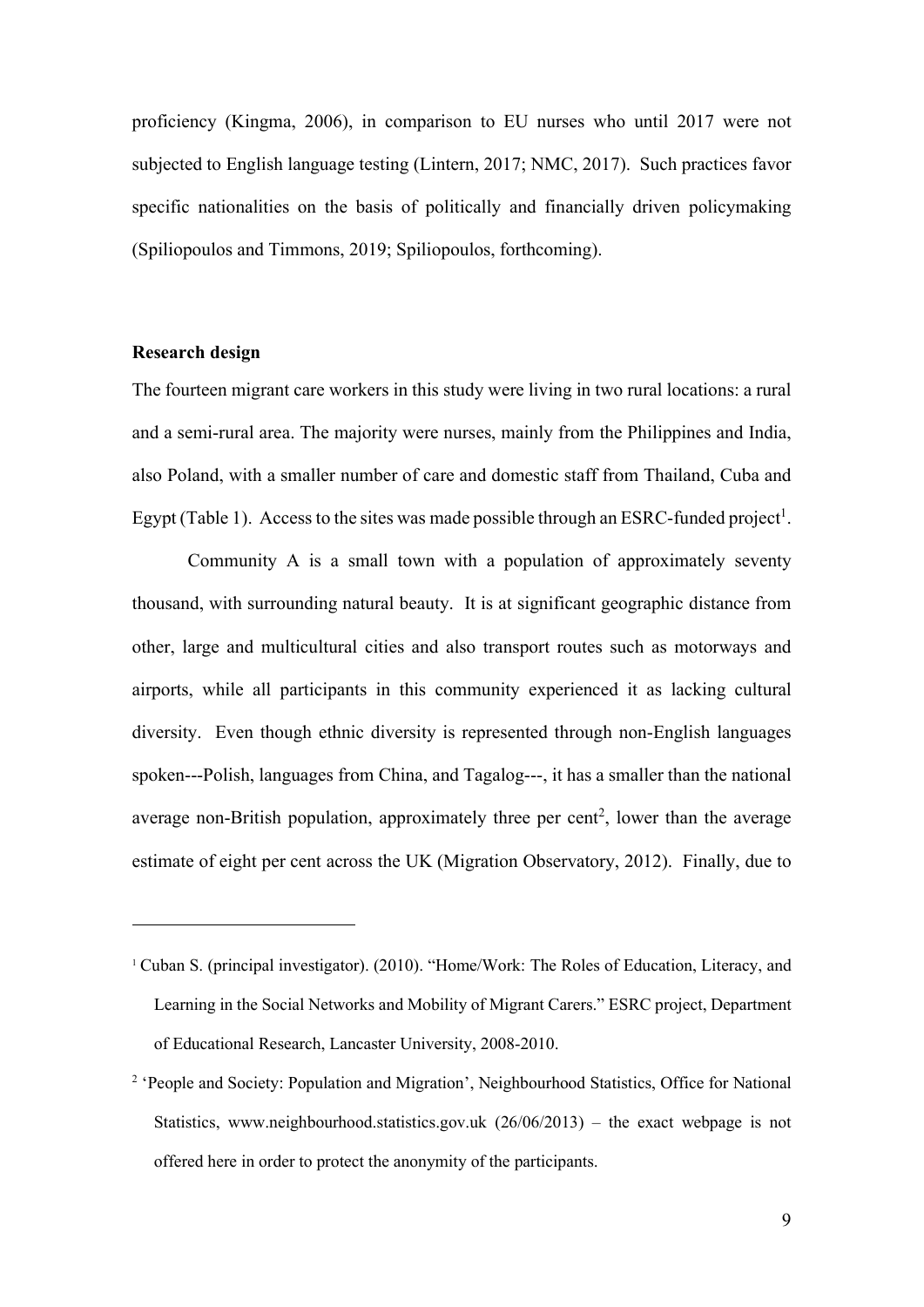its declining economy and high levels of deprivation, employment offered in Community A is in the following sectors: manufacturing, retail trade, and health and social care.

Community B has a much smaller population of about five thousand inhabitants and is more isolated than Community A, lacking a railway station and being reliant on its road infrastructure, making travelling made arduous in the harsh winter months. Historically, the local economy was reliant on mining and wool industries, while in recent years it relies primarily on tourism. Like Community A, it has a smaller than the national average percentage of migrants, employed mainly in the hospitality sector and being predominately white European. The private care sector as an important employer is due to recent influx of an older population retiring in the area, as half of its population was over the age of 50 in  $2011<sup>3</sup>$ .

The main data collection methods were in-depth, semi-structured interviews, combined with ethnographic observations. Data collection took place weekly between March 2008 and April 2009, and forty-two interviews, three with each participant, were conducted, average time of interviewing being one hour, in person or over the phone. Ethnographic observations, a total of fifty-six hours, took place in: four nursing and one residential home; one ethnic store; one library; and the care workers' private homes, including invitations to family meals and to one child's birthday party. The first interview with each of the participants was a biographical interview, the second and third

 $3$  Information derives from the 'Resident Population Estimates by Broad Age Band (2001-2011)', People and Society: Population and Migration, Neighbourhood Statistics, Office for National Statistics for the ward of Community B (accessed on 26/06/2013). The exact website is not offered to protect the participants' anonymity, as the percentages of ethnic minorities in Community B are very small and individuals could be easily identifiable.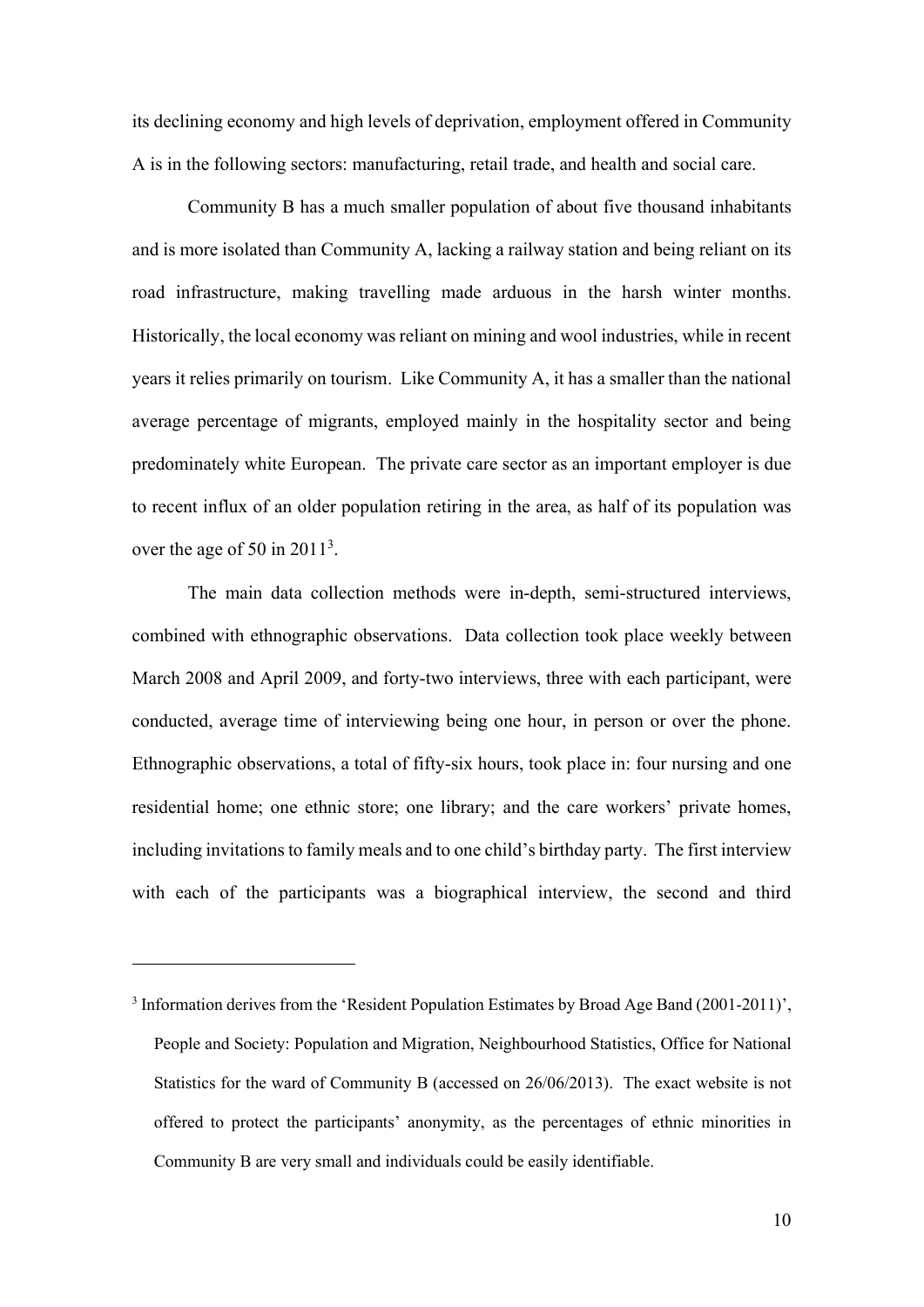interviews, however, had a more empowering character (Heyl, 2001) as participants were encouraged to narrate on their experiences.

As feminist researchers and ethnographers, conscious effort was made to avoid "essentializing" social divides which would replicate, unintentionally, social stratification. This was done, for example, by using personal reflection diaries and constructive dialogue between us. Visible characteristics such as our gender and race (female, white Caucasian) were not shared by all participants. But our positioning in the field, in fact, went "beyond the insider-outsider divide", closer to an "insider by proxy" position (Carling, et al., 2014) due to common ground in experiences, such as migratory movements, employment in the social care sector, being main "breadwinners" and having young children. Such common ground facilitated communication and the building of trust with the participants over the period of one year (2008-2009).

Two methods of analysis were employed, thematic (Aguinaldo, 2012; Boyatzis, 1998) and narrative (Labov, 1984; 2003; 2010; Labov & Waletzky, 2003; Mishler, 1986; 1990; 1999; Riessman, 1987; 1993; 2000). Thematic analysis (Aguinaldo, 2012; Boyatzis, 1998) was used to examine the patterns and broader themes emerging from the interview transcripts and commonalities between a disparate group of first-generation migrant care workers in these isolated, rural communities. Narrative analysis allowed for more in-depth examination of rural settlement with its specific to their social divisions experiences of oppression. Moreover, the combination of different narrative analysis approaches created a unique blend of interpretive practice. Riessman's (1987; 1993; 2000) construction and performance of identity through narratives; Labov's (1984; 2003; 2010; Labov & Waletzky, 2003) textual analysis of narratives of personal experience, especially locating the "complicating action" and "resolution" in a narrative; and Mishler's (1986; 1990; 1999) structural analysis of personal experiences in narrative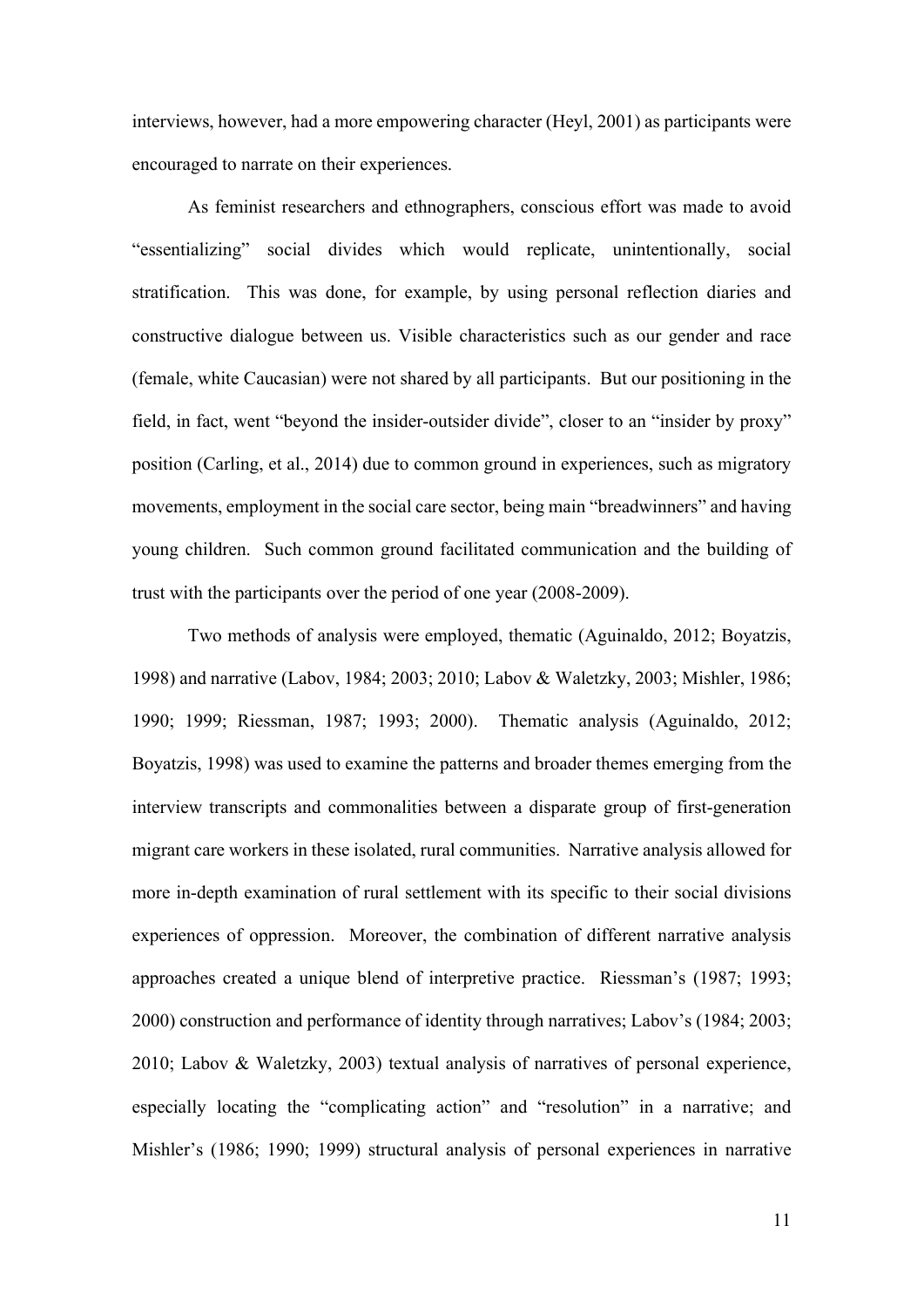episodes, narrator's agency and his focus on the production of narratives as "socially situated actions" (Mishler, 1999), were approaches combined in order to analyze the identifications, complex belongings, interpretations and resolutions.

We focus on the most prominent themes that emerged from thematic analysis. "Being othered" and "claiming ground" are strategies used to cope with acculturation stress intensified through pressures to assimilate and processes of othering. Narrative analysis revealed the related tensions and efforts to reconcile contradictory positionings – "being othered" and "claiming ground – and to manage acculturation stress. Other themes emerged, reflecting the participants' complex belongings and acculturation stress – "managing an 'ideal migrant' image" and "finding an authentic voice"; "isolation" and "bonding"; "escaping" and "rooting" – but go beyond the scope of this paper.

### "Claiming ground" while experiencing everyday "othering" processes

The overwhelming majority of participants related stories of discrimination in their social and professional life in both communities A and B. "Claiming ground" was a strategy which could help overcome isolation and exclusion by networking with local residents, participating in local events and using local services, thus helping to create a sense of belonging to the area. The majority of networks established were with kin, in other areas in the UK and with ethnic communities. Networks with local English people were less frequent and connected to their employment. Arguably, "claiming ground" is an active way of dealing with "being othered". However, "being othered" invites reflection, the narrating of experiences allowing for "unfolding reflective awareness" (Ochs & Capps, 1996, p. 21), and can instigate action. In this section we delve deeper into the analysis of how "othering" was experienced and strategies of resistance and adaptation towards rural settlement.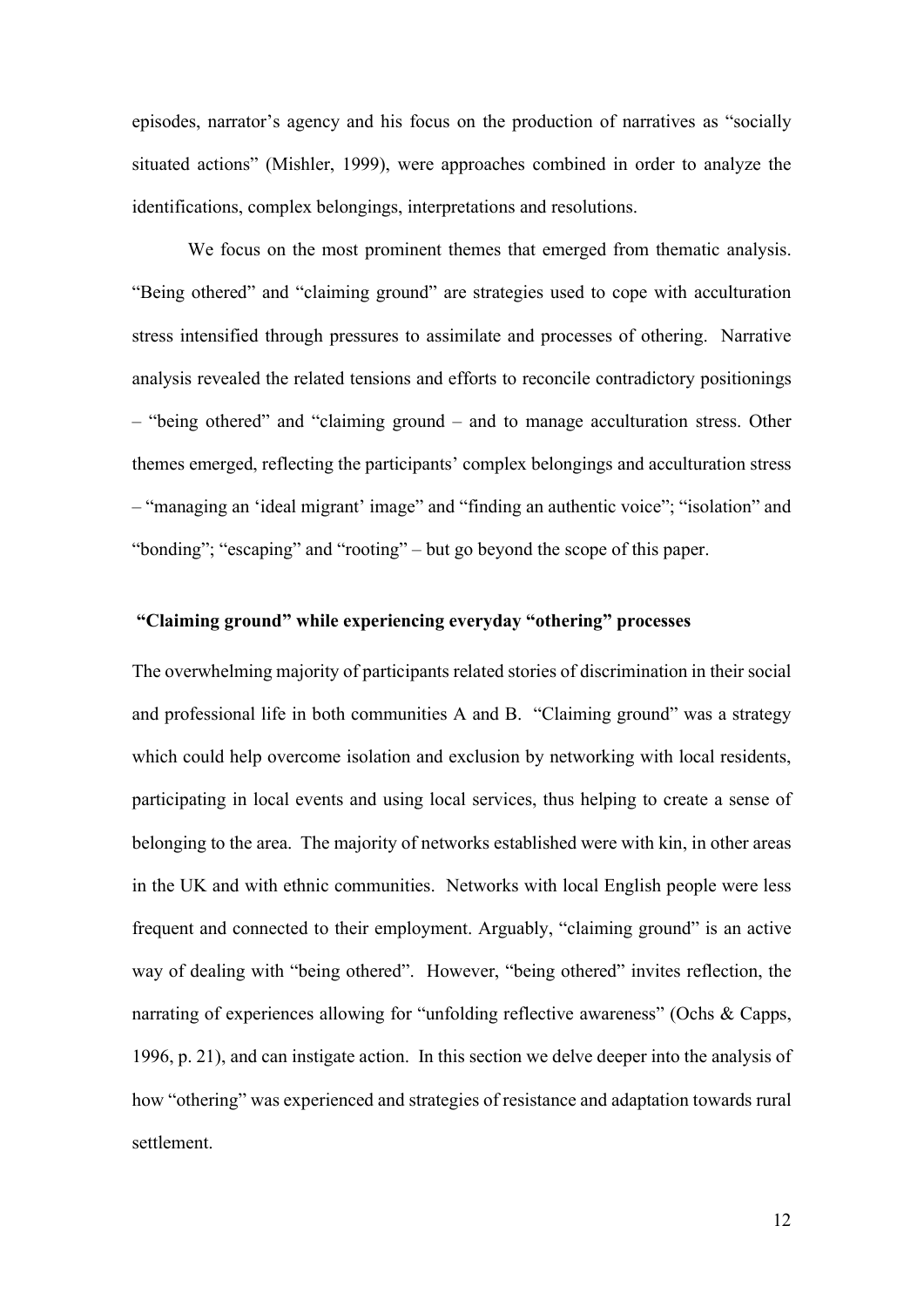## The challenges of "claiming ground" in rural settings – the cases of Munir and Niall

Thematic analysis (Aguinaldo, 2012; Boyatzis, 1998) revealed different forms of "othering", experienced as exclusion, discrimination and exploitation, in the workplace and in public spaces. "Claiming ground" may not have always been possible, showcasing how social divisions were exacerbated in these "critical locations", the care homes, and rural settings.

 Niall, a Filipino male care worker, and Munir, an Egyptian male care worker, resided in Community A and worked for the same private care company. They migrated to the UK as "nurse husbands" (George, 2005): in Niall's case because of his wife, Raquel, being employed as a nurse by the private care company, her migratory move instigating family relocation and his subsequent career change from banker to care worker; in Munir's case, his former Filipino wife, a nurse, encouraged him to move to the UK and to find employment in the care sector, his previous occupation being gym instructor. "Othering" practices were experienced as heightened visibility, their gender, nationality, ethnicity and religious identity intersecting to create different types of belonging and experiences of social exclusion.

 In Niall's case, the agents of othering were the elderly residents he cared for: "some English people, their perception of us is like we live in a primitive place back home". He explained that the residents would ask him if his family lives in mud huts in the Philippines, a misconception, when considering that the place of origin, Manila, is a large metropolis. He "claimed ground", by attending his local Catholic church services: "like half of the people inside the church are Filipinos" and socialized with other Filipinos in the community.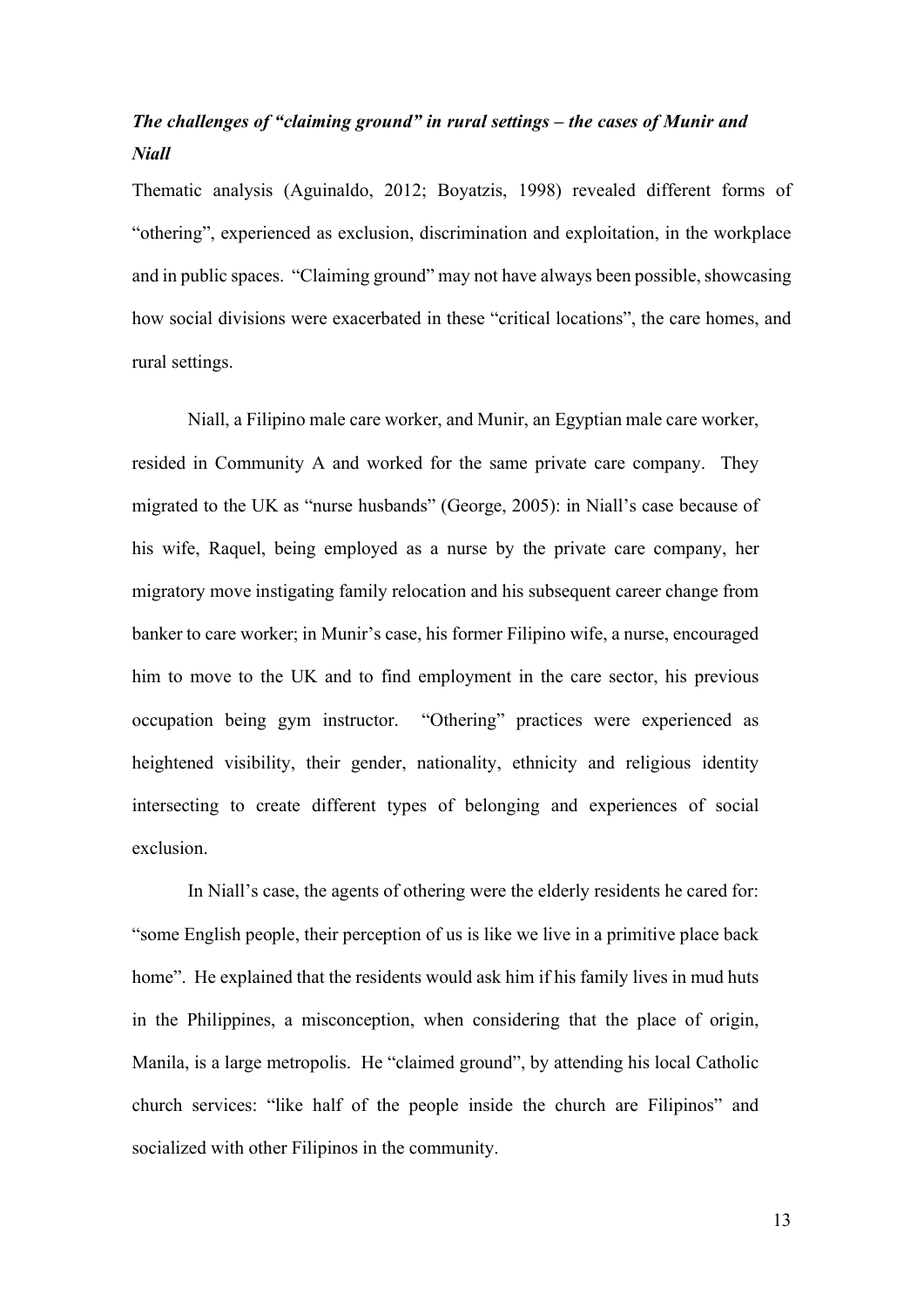While Niall was Christian and married with children, and had a number of local networks through the local Catholic church, Filipino diasporic community and the children's school, Munir as a single, Egyptian man, was frequently targeted by English locals as a "terrorist" because of his race, gender and age: "[I'm] lonely, not free to go when I want, because it's happened many times to me, stopping me and swearing at me, it happens very often". In an effort to deal with discrimination and abuse, he fantasized about moving to an urban area where he would be less "visible":

I have a choice for a job before, supposed to be South London and it was nearly double pay, same I have at the moment, personal carer for only one person. But, for some reason I didn't go, but this just explains for me how good it will be if I'm living in the city. …maybe there because it's a big city and different kinds of people, different faces, things like this, so nobody will recognize me in the street. But here, it's a small place, walking the streets affects me emotionally, when I get abuse and get nervous.

For Munir, "claiming ground" outside the care home was not an option. In another interview, he disclosed that he would either take a taxi or leave his house with his British girlfriend, a carer in the same care company, avoiding potential confrontation and abuse in public spaces. Such experiences had a debilitating effect in his everyday life, with the care home offering a sense of safety and belonging otherwise absent. Even though both Niall and Munir were living in the same community and working for the same private care company, membership to the "community of value" (Anderson, 2013) and perceptions over race, ethnicity, religious belonging created contextual differences, which were either tolerated or rejected (Anthias, 2013).

Below we provide more in-depth analysis of acculturation stress by presenting narrative episodes (Mishler, 1999) from three participants – Satya, Tristana and Bonnie.

14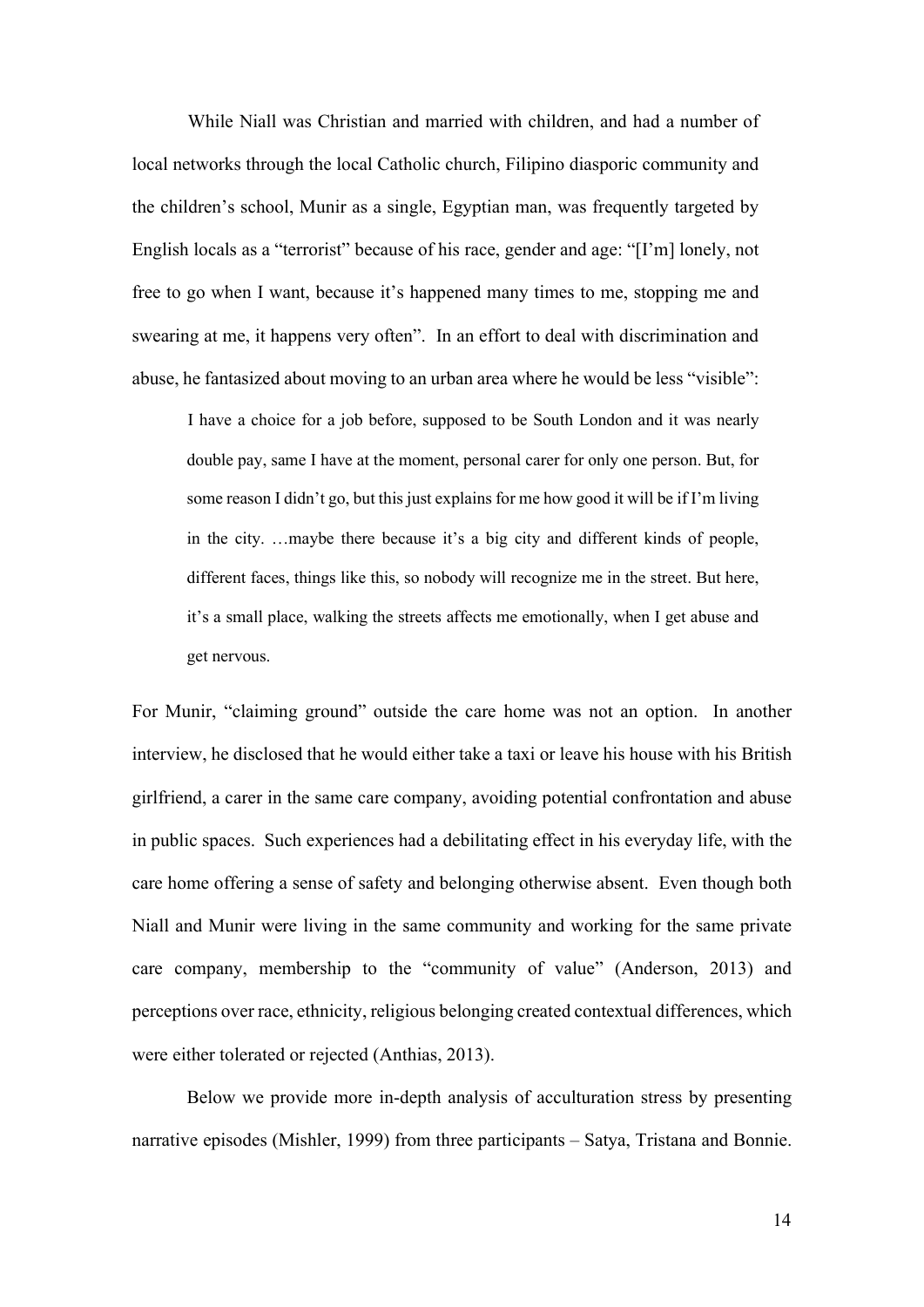Narrative "episodes" are chosen from the co-produced "identity performances" (Mishler, 1986; 1999). The narrative extracts combined two narrative episodes – separated by a forward slash –and showcased the "core story" (Mishler, 1999) and conflict experienced by the participants, also oscillation between antithetical positions. These cases are representative of the many complexities faced by the participants in their everyday lives and how they managed surfacing acculturation stress which was directly related to their unequal positioning on the bases of: gender, race, ethnicity, nationality and English language competency.

### "They are paying me the carer payment, that's the problem" - Satya's case

We begin examining narrative episodes of the experiences of "being othered" and "claiming ground" with the example of Satya, an Indian Kerala nurse who arrived in Community B in 2005 through an employment agency in India, an expensive procedure costing five thousand British pounds. When we first met her, she was living in Community B and although she had kin in England, they were at significant geographical distance---her husband, an Indian Kerala social worker, was living in a town three hours' drive away, while her sister, a NHS nurse, was living in a town four hours' drive away. For Satya, the experience of working and living in Community B meant that she successfully obtained recognition as a nurse in the UK. However, she experienced "othering" in the care home in the form of racial discrimination and financial exploitation:

Everybody's been very nice, very nice. The manager is very nice and others, the residents also, alright, no problems with them. And… some old people, they don't like us, they call maybe black people like that… Because of that, maybe they don't like people from black India or from other countries like that. But it's alright, it's not a big… / But [nursing] home… mmm… yes, sometimes I work as a carer. […] We paid so much money..., I paid to do this adaptation [Overseas Nursing Program] also. So, after I am enrolled, I am doing carer evening, I will get carer payment. Not good but I don't mind to do the carer duty, we are giving care to residents, I don't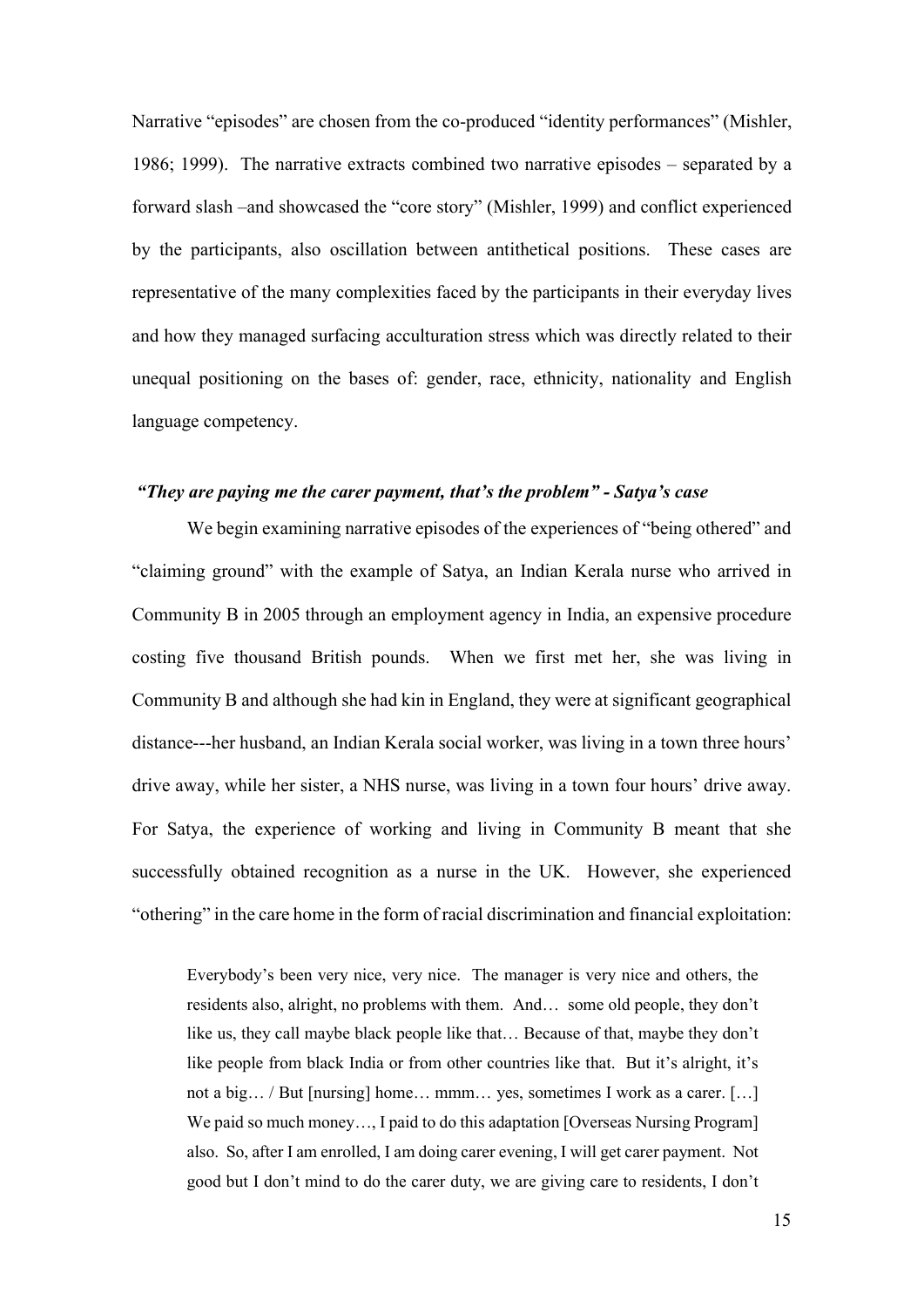mind, as a nurse, we want to give every day, that's not a problem that we have. When I am doing carer duty, they are paying me the carer payment, that's the problem.

Satya is explaining that her overall experience working at the nursing home was a positive one, "[e]verybody's been very nice" and repeats that she had good relations with her manager and colleagues. Repetitions are "intensifiers" and indicative of the emotional landscape of the narrator (Mishler, 1986), for example, by repeating "very nice" and "alright", Satya is dealing with the uncomfortable feeling of being "othered", "some old people, they don't like us, they call maybe black people like that". Through narrating, experiences are reconstructed for the benefit of the listener and the narrator's, in dealing with uncomfortable feelings (Riessman, 1993), here by minimizing the othering practices of the elderly residents. Moreover, she endured this discrimination through collegial support. Satya then explains repeatedly, that the experience of working at the nursing home was not as "good" as originally stated, because of financial exploitation from the private nursing home, especially when juxtaposed with the expenses procured for undertaking the Nursing and Midwifery Council (NMC) adaptation program. The dissatisfaction does not stem from her role as a carer per se but is due to the financial exploitation, which was "the [real] problem". Here we see how Satya's race, ethnicity, nationality and precarious working conditions placed her in a "set of unequal relations" (Walby et al., 2012), where the care home as a "critical location" helped buffer discrimination, however perpetuated hierarchical system of oppression in the form of financial exploitation. She "claimed ground" through seeking recognition in the UK as a qualified nurse, albeit with related tensions, "[w]e paid so much money", and through moving to an urban area, where she gained access to family support and to co-ethnic networks, also opportunities for improved financial compensation. Acculturation stress, seen here in the oscillation between positionings of "being othered" and "claiming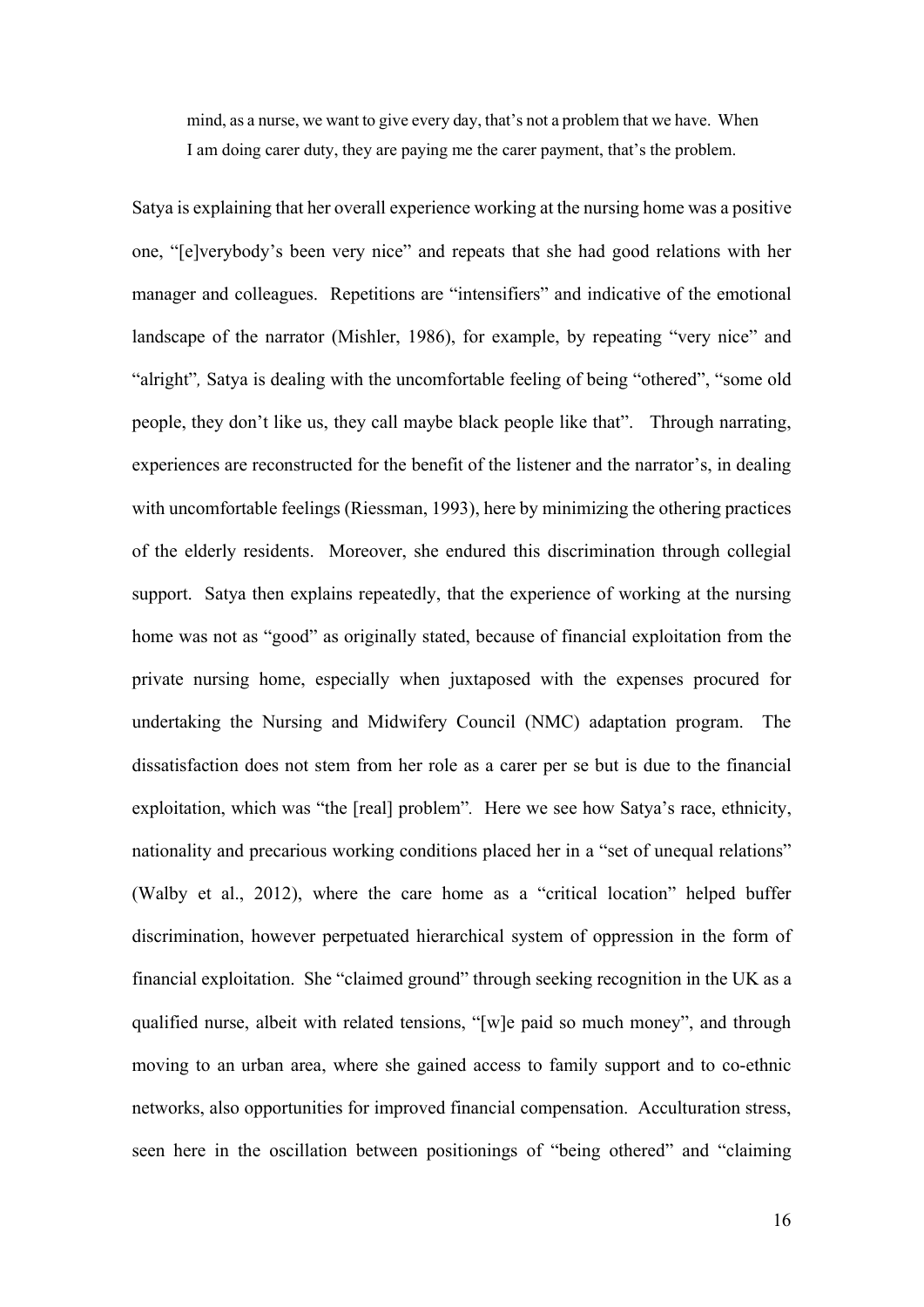ground", was experienced because of the intersection of social divisions, such as gender, race, nationality, which placed Satya's in a disadvantaged position. For Satya, the only solution available to her in dealing with financial exploitation and discrimination was to relocate to an urban centre, where she could have close contact with family and access to a more multicultural lifestyle and opportunities for better pay.

#### "I'm a good worker, because I'm Polish" - Tristana's case

Tristana, a Polish nurse, arrived in Community A after meeting her English partner in Poland and had been living in this community for six months when first interviewed. She experienced "being othered" in her everyday interactions with her English colleagues, with her English language pronunciation and Polish nationality being emphasized as social divisions but simultaneously celebrated as belonging to a migrant group desirable for employment in the social care sector (post-global financial crisis):

There have been no problems but there will always be difference. People will treat you always differently. They will never respect you like the English.... I experienced that… Like I'm working here few months now and I've done the handover lots of times and the nurse who works once a week, she can't understand me and every five minutes she was asking me 'what is that?' and I thought I can't speak English.... [...] I got one positive thing, when the manager asked me to bring some more Polish nurses here, that was nice.... (company X) is looking for nurses and the manager asked me to call some nurses from home and if I've got some friends to come and work. That made me feel little bit like I'm a good worker, because I'm Polish / [In the nursing home on the handover records] I see B.O. (body odor), they never use the full name, they put, they use the short... I ask. Just act silly, "I don't know, what's that?" and then they explain to me... That's one way to learn.

In this narrative episode, Tristana's strong, emotive statement "[t]hey will never respect you like the English" is indicative of her frustration towards normative expectations of belonging (Anthias, 2013; Anderson, 2013), of not having a more English accent. Her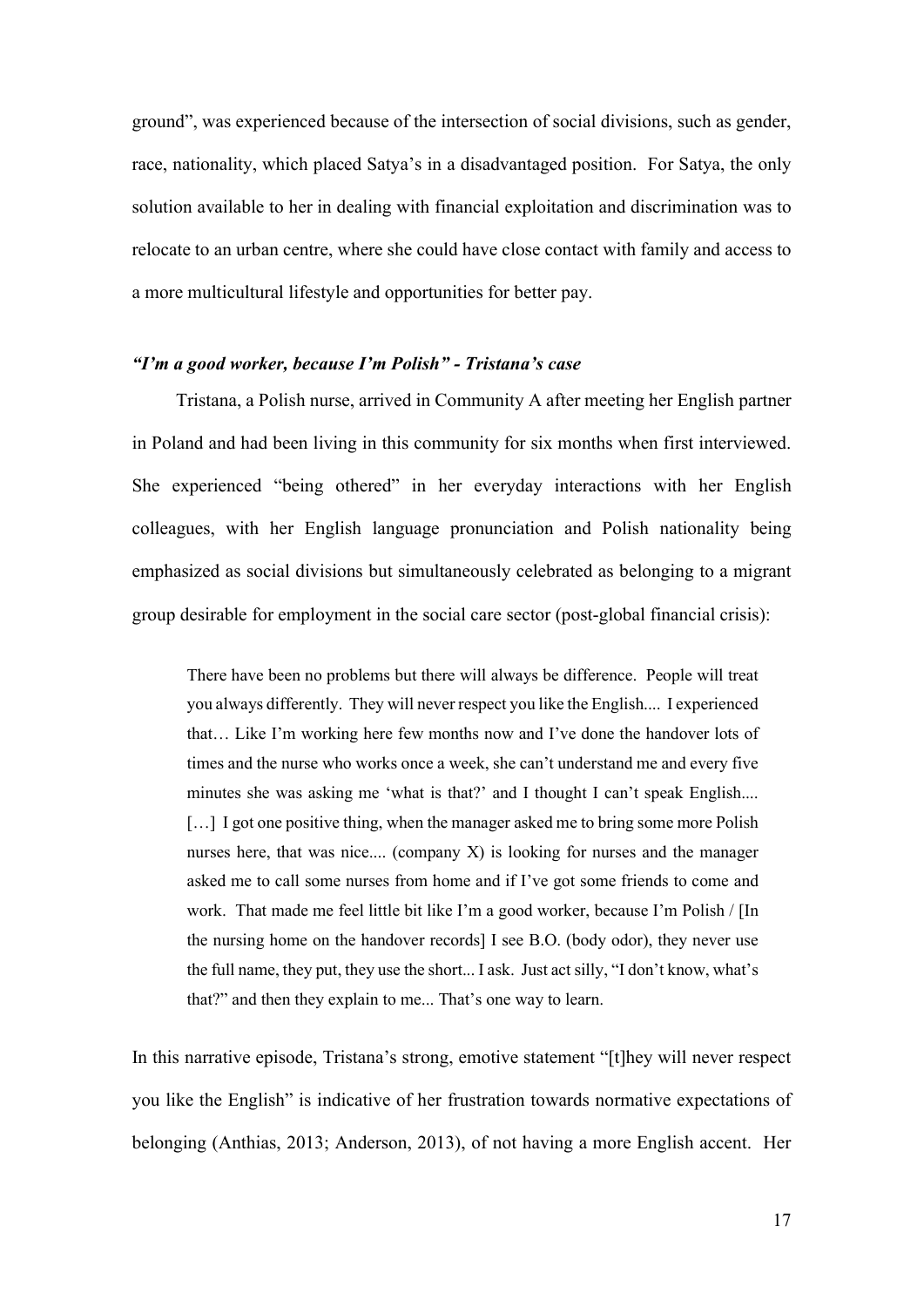narration is performative (Riessman, 2000), her choice of words enables the listener/reader to feel her frustration. In response to her colleague's reaction, she offers a comment that indicates that she internalized othering: "I thought I can't speak English". She then tries to manage this tension by explaining that she is appreciated as a "(Polish) worker", her nationality placing her in an advantageous position because of policymaking facilitating the hiring of EU nurses over non-EU (Cuban, 2013; Spiliopoulos and Timmons, 2019). Tristana took her manager's comment of her nationality and ethnic networks as validation, much needed to counteract the feeling of not being "respected". In the second extract she tried to overcome these othering practices by "acting silly", by asking her English colleagues for further clarifications of terms used. In Tristana's case, her non-English accent was emphasized to exclude her, and she had to use her own resolve to "claim ground", by "acting silly", by seeking information on nurse specializations through the NMC and employment in the local National Health Service (NHS) hospital and also by using the local leisure facilities with her English partner. Acculturation stress, in internalizing othering practices and managing complex belongings, was temporarily resolved through "claiming ground", while she made plans to work for a local NHS hospital and leave the private care sector.

## "I am dark, and I hate it and when I actually know that I am starting to sound like them" – Bonnie's case

We now focus on Bonnie's case. Bonnie is a Filipino senior nurse, employed by a private care home company in Community A. We met Bonnie after she had been living in Community A for six years. She migrated from the Philippines in 2002, her elder sister working for the same company at the time but later employed at the local NHS hospital. She sought to send remittances to family in the Philippines but also to improve her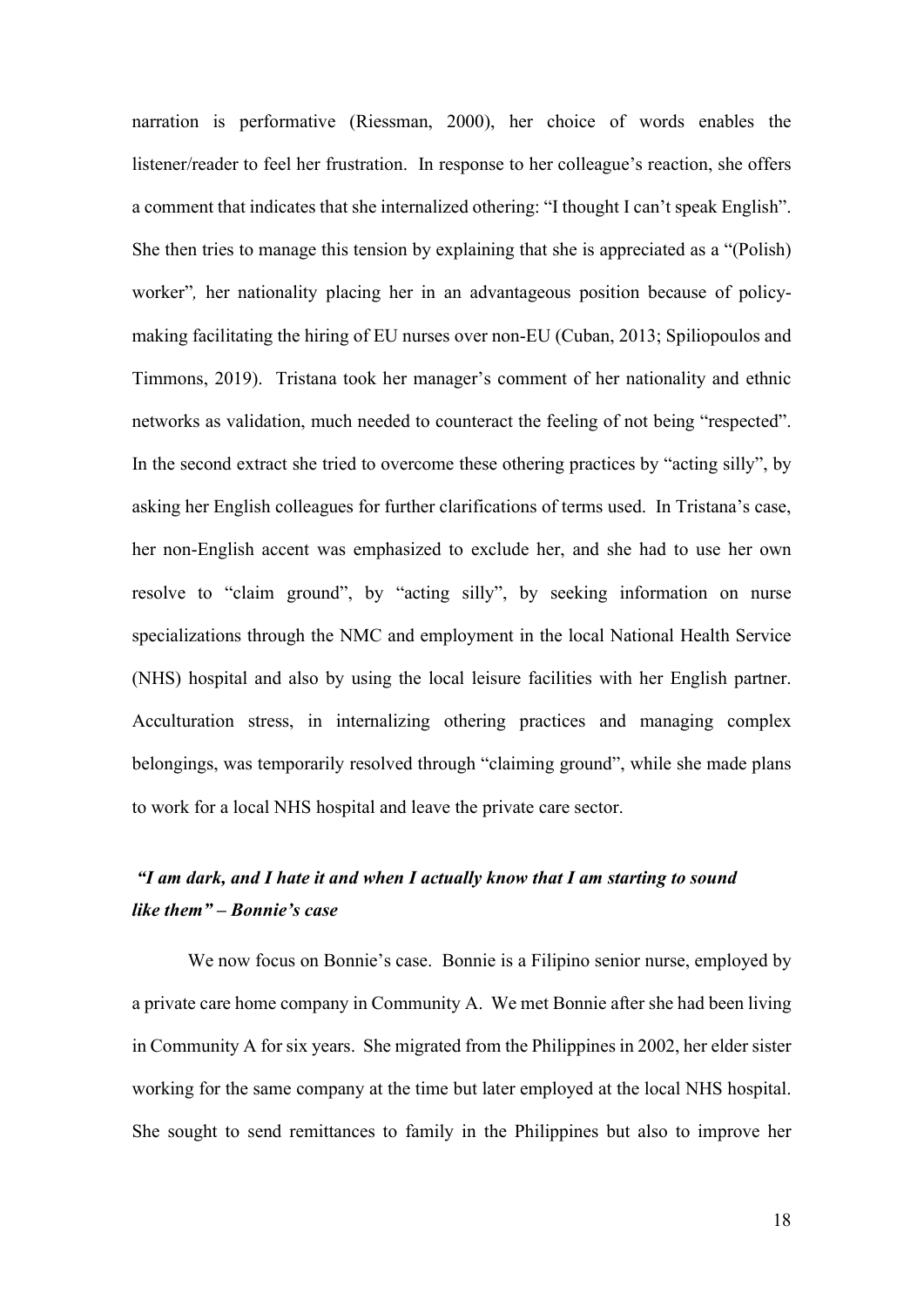professional skills. For Bonnie, "being othered" and expected to "blend in" were especially painful:

We have a really, really high respect for our elderly – our parents, our sisters who are older than us. So, in a way that created a sort of like passiveness among us all – with regards to our bosses as well – our superiors, our supervisors or whatever you call it. …We take the beatings and we were all so petrified, we were all so frightened of "them" if you will – so it was actually entirely different here because you can address somebody like if you're the manager, it's a first name basis. And it's not like that over there. […] I think I will, I will always find a little difficulty trying to separate that all the time, 'cause my old upbringing and the way I was, there in the Philippines, will always get in the way. […] It's quite disrespectful to actually just call your professors or teachers on the first names… Otherwise, you-you're different, you don't blend in with everybody... Although it's nice – it took us time to actually get used to it and address people in the first name. It's still very much in my system no matter how I cleanse myself / Even if we can speak English, they [locals] go like this, if our accent is American and they go, even if it's a simple word, they, I think it's the intonation if you know what I mean. And they go, OK, and then I have to switch, I'll sort of like tweak it and make it sound like it's a [local] accent and they all understand me... and I hated it, I said, "I've lost, I've lost my American accent now", but I am really pleased with Edilene she really maintained it. Because I think I am dark, you see, I am dark, and I hate it and when I actually know that I am starting to sound like them and then I start like sort of retreat back to my, oh my goodness...

During her first interview, Bonnie offered a detailed narration on the issue of "respect" and "passiveness" and how working in an English care home offers opportunities to "be yourself". The number of statements with either an "Orientation" or "Evaluation" character (Labov & Waletzky, 2003; Labov, 2010) reflect the importance of "respect" and being treated as an "equal". Bonnie's narration is full of metaphors (Mishler, 1999), such as "petrified" and "cleanse myself". There is also a number of "dramaturgical" elements (Riessman, 2000), for example "take the beatings", emphasizing her ability to endure. By having a more equal relationship with management, she is "claiming ground"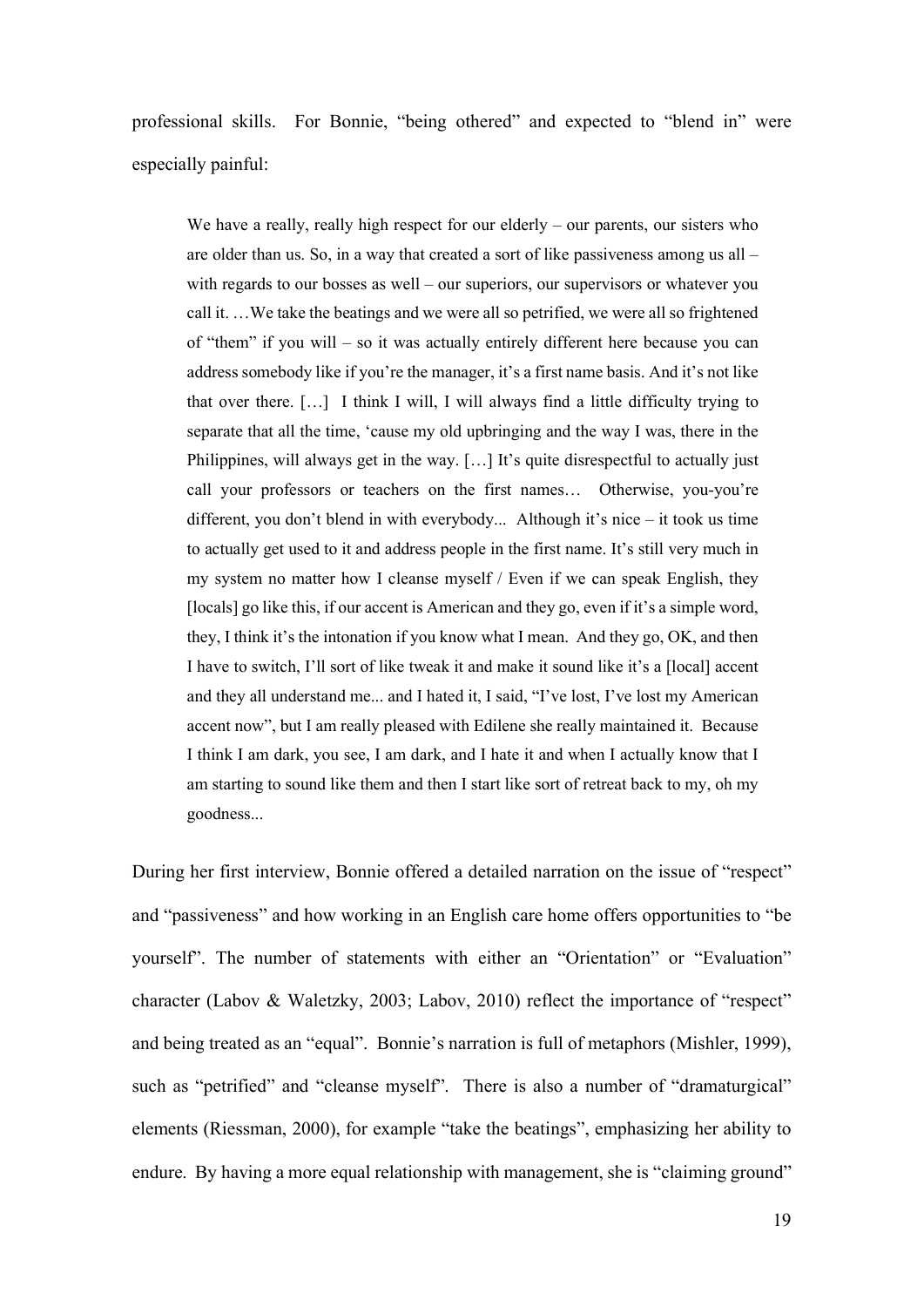in the workplace environment. To do so, she has to "blend in with everybody", but first she has to "cleanse" herself, a difficult task as her "upbringing" is "still very much in [her] system". There is a sense of internal conflict, a need to feel respected which would, however, entail shedding integral parts of her ethnic identity.

During the third interview she provided an example of "being othered" for using her own American-English accent. This is an issue of considerable tension, as she needs to "tweak it" in order for the locals to understand her. Yet, she said, "I hate it... when I am starting to sound like them". There was fear/resistance of blending in too much. What set her apart was also her skin color, "I am dark", which she brought up repeatedly, emphasizing her feeling of being "different" in this "white", rural community. Her fear of losing her ethnic identity, 'I said "I've lost, I've lost my American accent now"', caused her to compare herself with her co-ethnic colleague and housemate, Edilene. Their relationship took on the character of a "pure relationship", assisting her in the "reflexive project of the self" (Giddens, 1999, p. 186). Bonnie's internal tension of balancing these complex belongings caused her to "retreat back", without elaborating further, taking a "defensive identity" (Hall, 2003). With her narration she tried to reconciliate this "breach between real and ideal, self and society" (Riessman, 1993, p.3), that is, her real self and the self expected by others. Thus, trying to "be yourself" and "blend in" can challenging for those who need to "tweak" their accent to be understood and for whom difference, on the grounds of race, ethnicity and nationality, is an embodied experience. Acculturation stress here is palpable.

### Concluding remarks

The rural migrant care workers, working for the private care sector, experienced "being othered" in their everyday lives and in many forms. The participants resisted these forms of exclusion, of discrimination and exploitation, by establishing local networks and using

20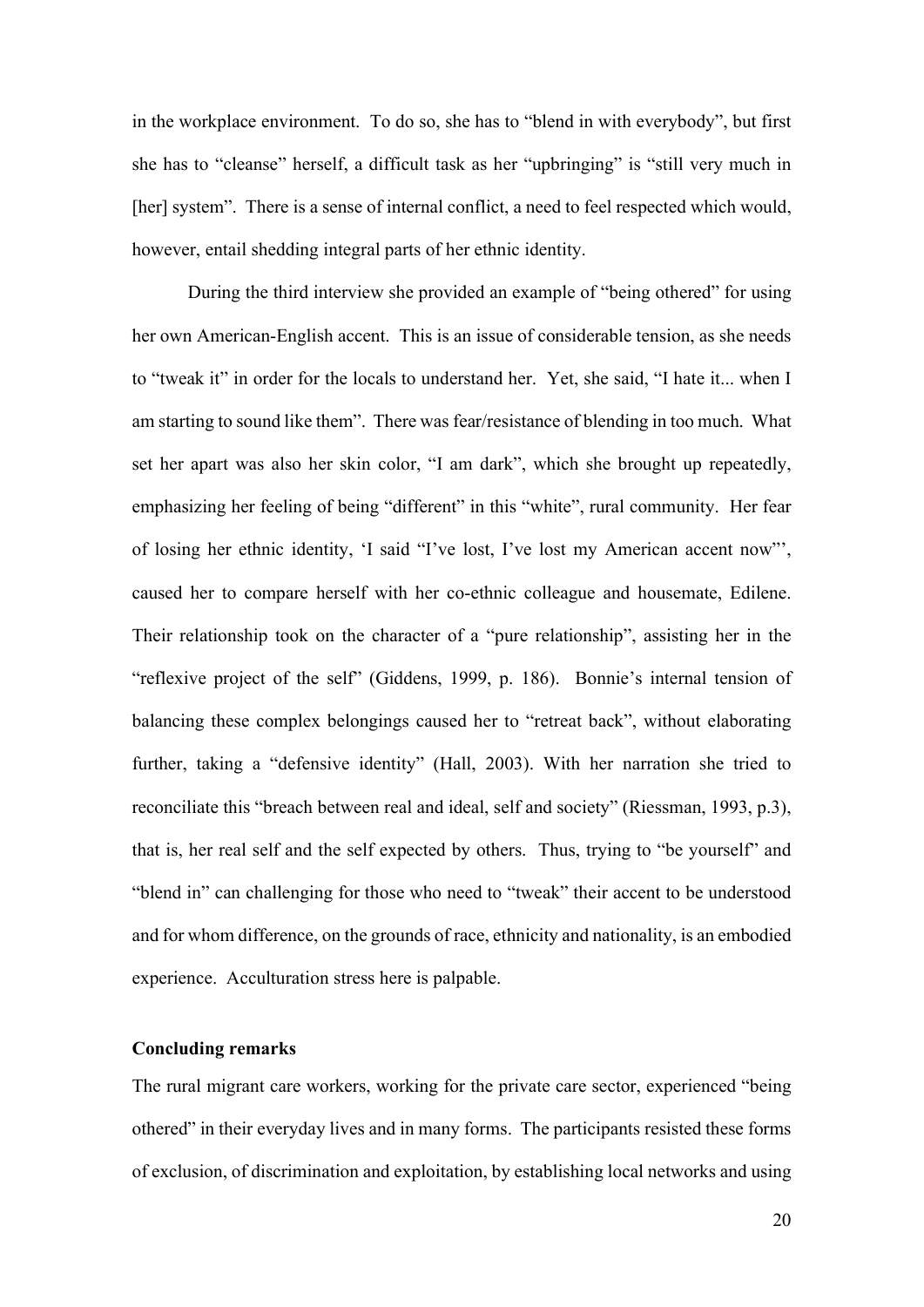local services, and by reflecting on these experiences before taking further action. In each of these cases, different social positionings or social divisions (Yuval-Davis, 2006; 2011) were either highlighted, obscured, allowed access to certain resources or created further obstacles in their efforts to settle in these rural communities. Acculturation stress could not always be resolved or was resolved temporarily. The care homes as "critical locations" (Acker, 2006) perpetuated forms of inequality and exploitation, however, the wider rural setting was an important factor in the experiencing of oppression and acculturation stress. The migrant care workers, however, used their strategies of adaptation and resistance, "being othered" as a reflective account and "claiming ground" as a way of dealing with acculturation stress and resisting othering, in an effort to mitigate the effects of social divisions intersecting in the rural communities. By using an intersectionality framework (Acker, 2006; Anthias, 2013; Walby, 2011; Walby et al., 2012; Yuval-Davis, 2006; 2011) and acculturation as an analytical tool, we were able to examine migrant care workers' rural settlement and their own capacity and resources in dealing with institutional, organizational and other structural inequalities and how they sought to navigate such complexities and take purposeful action to deal with "othering" and social exclusion.

With projections of the number of older adults over the age of eighty five set to double by 2035 (Ives, 2018) and questions raised about the capacity of the existing social care model, already strained to cope, such challenges will increase the vulnerability of migrant care workers, EU and overseas. While our research highlights the importance of context, focusing on other geographical areas, also combining other methods, for example, focus groups (Litosseliti, 2007) and reflective diaries (Cuban, 2013), would allow scrutiny of oppression based on the intersection of other social divisions, such as sexuality and disability, not examined here. Therefore, in-depth analysis of acculturation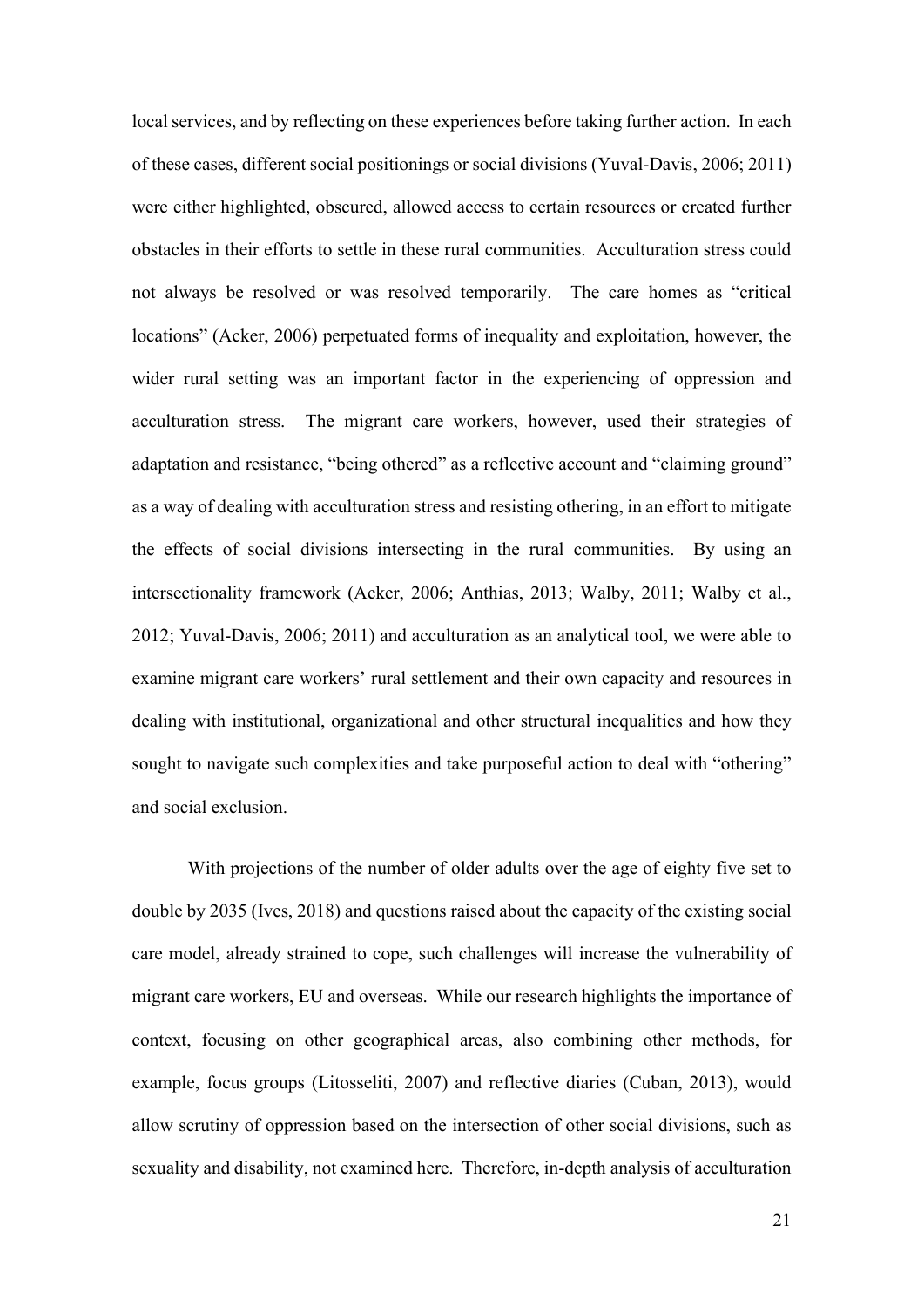stress, as accentuated and perpetuated by intersections of social divisions in rural settings, and migrant strategies of resistance and adaptation in managing normative and unattainable expectations of belonging to a "community of value" (Anderson, 2013), advance the areas of rural sociology and migration studies, also the study of acculturation and acculturation stress for migrant populations.

#### Acknowledgements

We would like to express gratitude to the participants of this study for their time and their invested trust, in helping us understand the challenges connected to settling in small, rural communities and their own resolve in overcoming these. We would also like to thank the two anonymous reviewers for their helpful comments.

### References:

- Acker, J. (2006). Inequality Regimes. Gender, Class, and Race in Organizations. Gender & Society, 20(4), 441-464.
- Aguinaldo, J.P. (2012). Qualitative analysis in gay men's health research: comparing thematic, critical discourse, and conversation analysis. Journal of Homosexuality, 59(6), 765-787.
- Agyeman, J. & Spooner, R. (1997). Ethnicity and the rural environment. In P. Cloke, & J. Little (Eds.) Contested countryside cultures: otherness, marginalisation and rurality (pp. 197-217). London: Routledge.
- Anderson, B. (2013). Us & Them? The Dangerous Politics of Immigration Control. Oxford: Oxford University Press.
- Anthias, F. (2013). Moving beyond the Janus face of integration and diversity discourses: towards an intersectional framing. The Sociological Review 61, 323-343.
- Askins, K. (2009). Crossing divides: Ethnicity and rurality. Journal of Rural Studies 25 (4), 365-375.
- Berry, J. (1997). Immigration, Acculturation, and Adaptation. Applied Psychology: An International Review, 46(1), 5-34.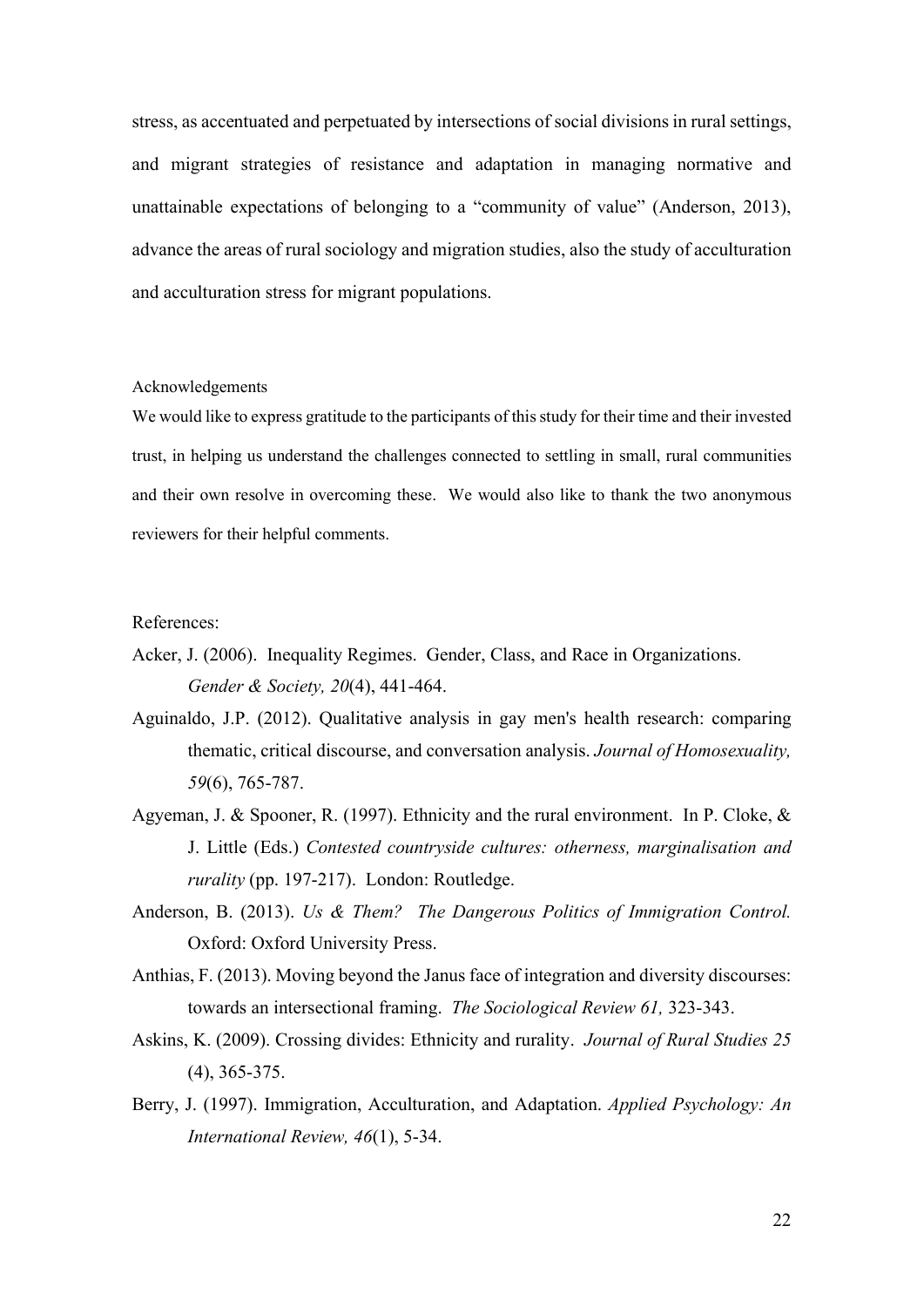- Berry, J. (2005). Acculturation: Living successfully in two cultures. International Journal of Intercultural Relations, 26, 697-712.
- Berry, J. (2008). Globalization and acculturation. International Journal of Intercultural Relations, 32, 328-336.
- Berry, J. (2009). A critique of critical acculturation. International Journal of Intercultural Relations, 33, 361-371.
- Berry, J., & Sabatier, C. (2011). Variations in the assessment of acculturation attitudes: Their relationships with psychological wellbeing. International Journal of Intercultural Relations 35, 658-669.
- Bhatia, S. & Ram, A. (2009). Theorizing identity in transnational and diaspora cultures: A critical approach to acculturation. International Journal of Intercultural Relations 33, 140-149.
- Boyatzis, R.E. (1998). Transforming Qualitative Information Thematic Analysis and Code Development. London: Sage Publications.
- Buchan, J. (2009). Achieving workforce growth in UK nursing: Policy options and implications. Collegian 16: 3-9.
- Cangiano, A., Shutes, I., Spencer, S., & Leeson, G. (2009). Migrant Care Workers in Ageing Societies: Research Findings in the United Kingdom. Retrieved from COMPAS, ESRC Centre on Migration, Policy and Society, Oxford website: http://www.compas.ox.ac.uk/fileadmin/files/Publications/Research\_projects/Lab our\_markets/Migrant\_care\_workers/MCW%20report%20-%20final%20-%20website%20version.pdf
- Cangiano, A. & Shutes, I. (2010). Ageing, Demand for Care and the Role of Migrant Care Workers in the UK. Population Ageing 3: 39-57.
- Carling, J., Erdal, M.B., & Ezzati, R., (2014). Beyond the insider-outsider divide in migration research. Migration Studies 2(1), 36-54.
- Cloke, P. (2004). Rurality and racialised others: out of place in the countryside? In N. Chakraborti, & J. Garland (Eds.) Rural Racism (pp. 17-35). Cullompton: Willan Publishing.
- Cloke, P., & Little, J. (1997). Introduction: Other Countrysides? In P. Cloke, & J. Little (Eds.) Contested countryside cultures: otherness, marginalisation and rurality (pp. 1-18). London: Routledge.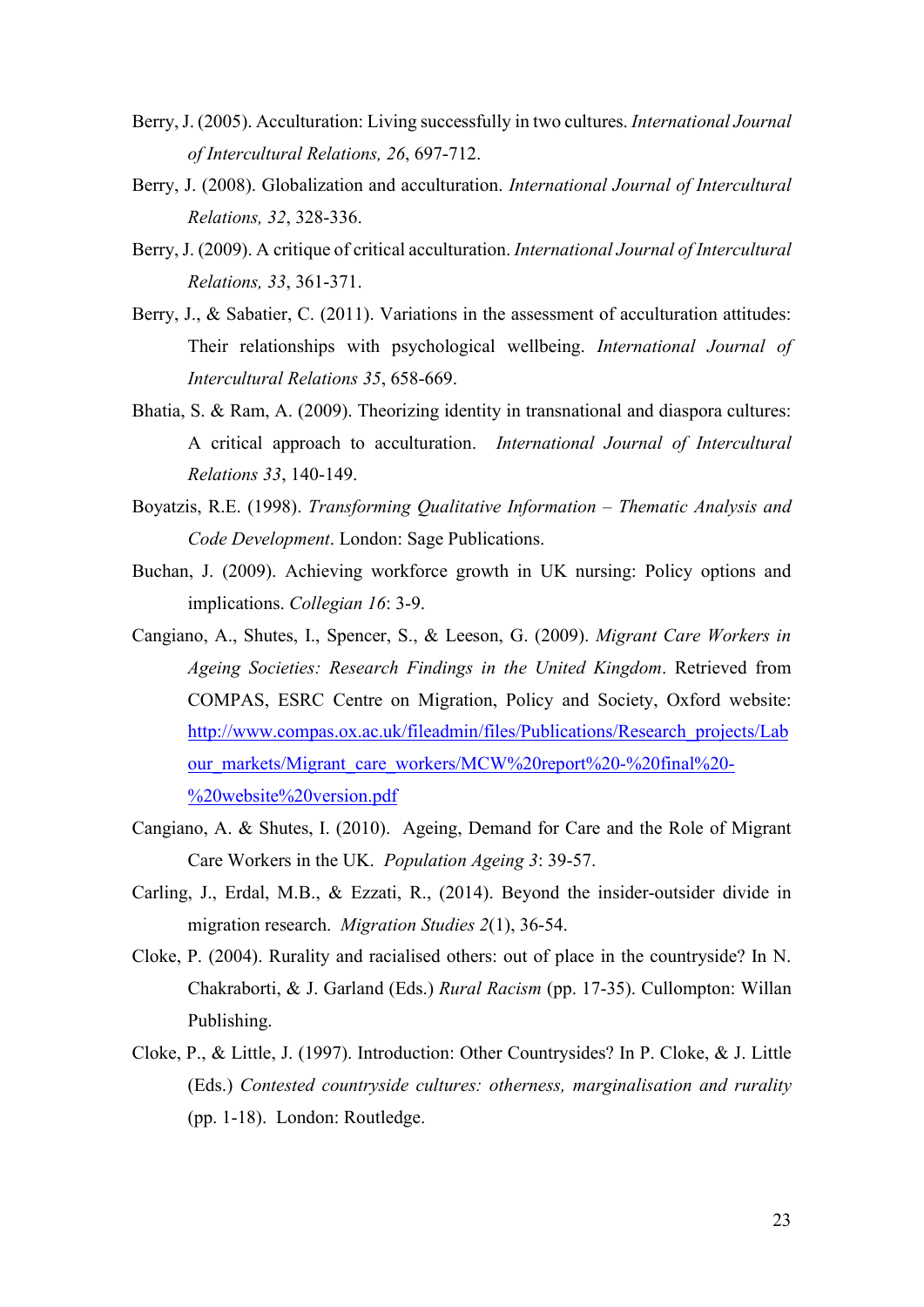- Cuban, S. (2013). Deskilling migrant women in the global care industry. Basingstoke: Palgrave Macmillan.
- Datta, K., McIIwaine, C., Evans, Y., Herbert, J., May, J., & Wills, J. (2006). Work and survival strategies among low-paid migrants in London. Retrieved from ESRC and Queen Mary, University of London website: http://citeseerx.ist.psu.edu/viewdoc/download?doi=10.1.1.544.440&rep=rep1&t ype=pdf
- de Lima, P. (2006). 'Let's keep our heads down and maybe the problem will go away': Experiences of rural minority ethnic households in Scotland. In S. Neal, & J. Agyeman (Eds.) The new countryside? Ethnicity, nation and exclusion in contemporary rural Britain (pp. 73-98). University of Bristol: Policy Press.
- Fortier, A.M. (2000). Migrant Belongings: Memory, Space, Identity. Oxford: Berg.
- George, S. (2005). When Women Come First: Gender and Class in Transnational Migration. London: University of California Press.
- Giddens, A. (1999). Modernity and Self-Identity: Self and Society in the Late Modern Age. Cambridge: Polity Press.
- Hall, S. (1996). Introduction: Who needs 'identity'? In S. Hall, & P. du Gay (Eds.) Questions of Cultural Identity (pp. 1-17). London: Sage Publications.
- Hall, S. (2003). New Ethnicities. In L. Alcoff, & E. Mendieta (Eds.) Identities: Race, Class, Gender and Nationality (pp. 90-95). Oxford: Blackwell Publishing.
- Heyl, B.S. (2001). Ethnographic Interviewing. In P. Atkinson, A. Coffey, S. Delamont, J. Lofland, & L. Lofland (Eds) Handbook of Ethnography (pp. 369-383). London: Sage Publications.
- Jayaweera, H. (2015) Migrant workers in the UK healthsector (report), February 2015. COMPAS, University of Oxford. Retrieved by: https://www.compas.ox.ac.uk/wp-content/uploads/PR-2015-WORKINT-Background-Report.pdf
- Ives, L. (2018, August) Numbers of elderly in 24-hour care set to double by 2035. BBC Health. Retrieved from: https://www.bbc.co.uk/news/health-45354846
- Kingma, M. (2006). Nurses on the Move: Migration and the Global Health Care Economy. Ithaca: Cornell University Press.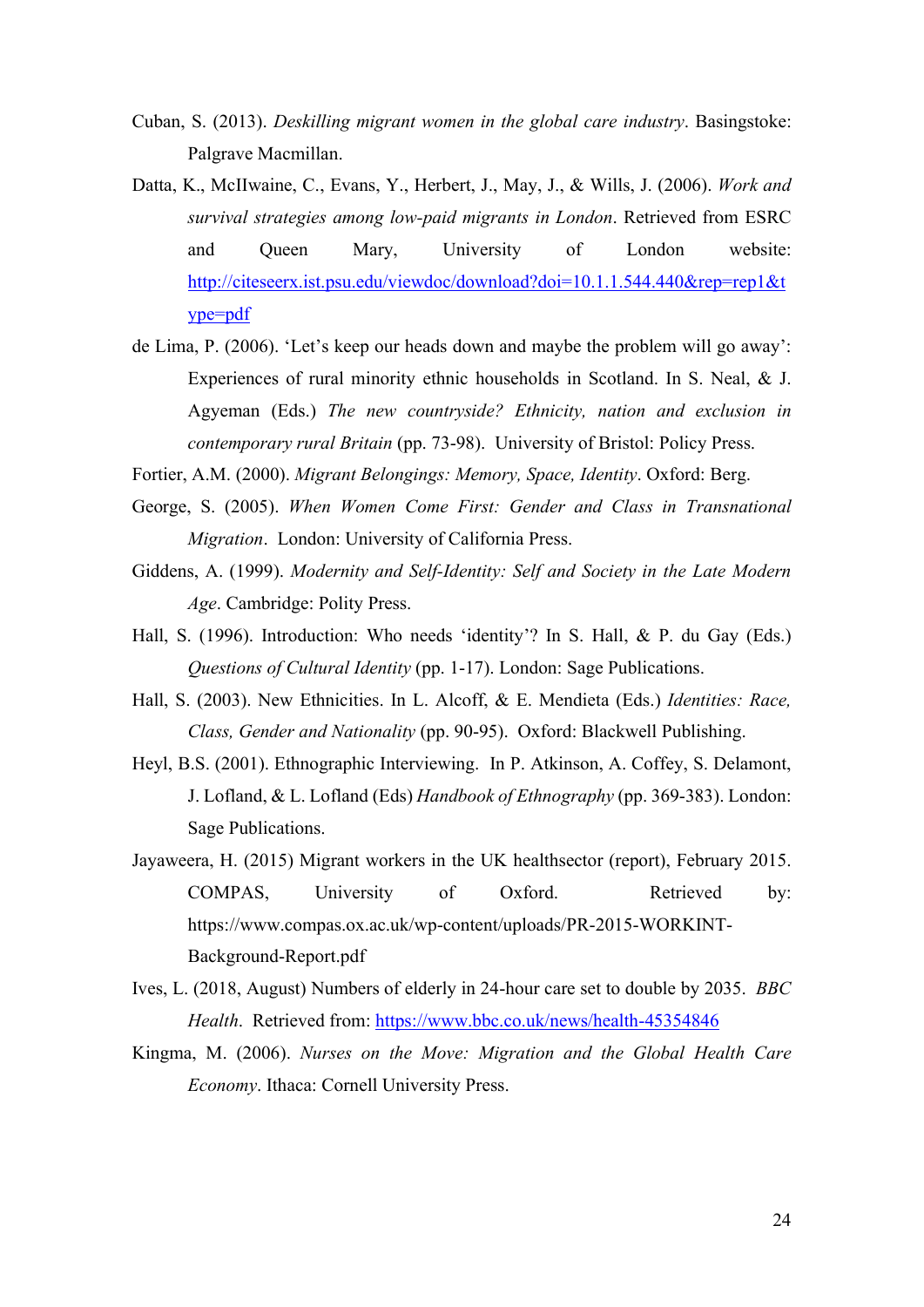- Labov, W. (1984). Intensity. In D. Schiffrin (Ed.) Meaning, Form and Use in Context: Linguistic Applications (pp.43-70). Washington DC: Georgetown University Press.
- Labov, W. (2003). Uncovering the event structure of narrative. In D. Tannen & J. Alatis (Eds.) Round Table on Languages and Linguistics 2001 - Linguistics and the Real World: Discourse and Beyond (pp.63-83). Washington DC: Georgetown University Press.
- Labov. W. (2010). Oral narratives of personal experience. Retrieved from: http://www.ling.upenn.edu/~wlabov/Papers/FebOralNarPE.pdf
- Labov, W., & Waletzky, J. (2003). Narrative Analysis: Oral Versions of Personal Experience. In Paulston, C., & Tucker, G. (Eds.) Sociolinguistics: The Essential Readings (pp. 74-104). Oxford: Blackwell Publishing.

Litosseliti, L. (2007). Using focus groups in research. London: Continuum.

- McGregor, J. (2007). 'Joining the BBC (British Bottom Cleaners)': Zimbabwean Migrants and the UK Care Industry. Journal of Ethnic and Migration Studies 33(5), 801-824.
- Migration Observatory, (2012). Migrants in the UK: An Overview. University of Oxford, Retrieved from: http://migrationobservatory.ox.ac.uk/briefings/migrants-ukoverview
- Mishler, E.G. (1986). Research Interviewing: Context and Narrative. London: Harvard University Press.
- Mishler, E.G. (1990). Validation in Inquiry Guided Research: The Role of Exemplars in Narrative Studies. Harvard Educational Review 60(4), 415-442.
- Mishler, E.G. (1999). Storylines: Craftartists' Narratives of Identity. London: Harvard University Press.
- Murdoch, J. & Pratt, A. (1997). From the power of topography to the topography of power: A discourse in strange ruralities. In P. Cloke, & J. Little (Eds.) Contested countryside cultures: otherness, marginalisation and rurality (pp.51-69). London: Routledge.
- Neal, S., & Agyeman, J. (2006). Remaking English ruralities: processes of belonging and becoming, continuity and change in racialised spaces. In Neal, S., & Agyeman, J. (Eds.) The new countryside? Ethnicity, nation and exclusion in contemporary rural Britain (pp.99-126). University of Bristol: Policy Press.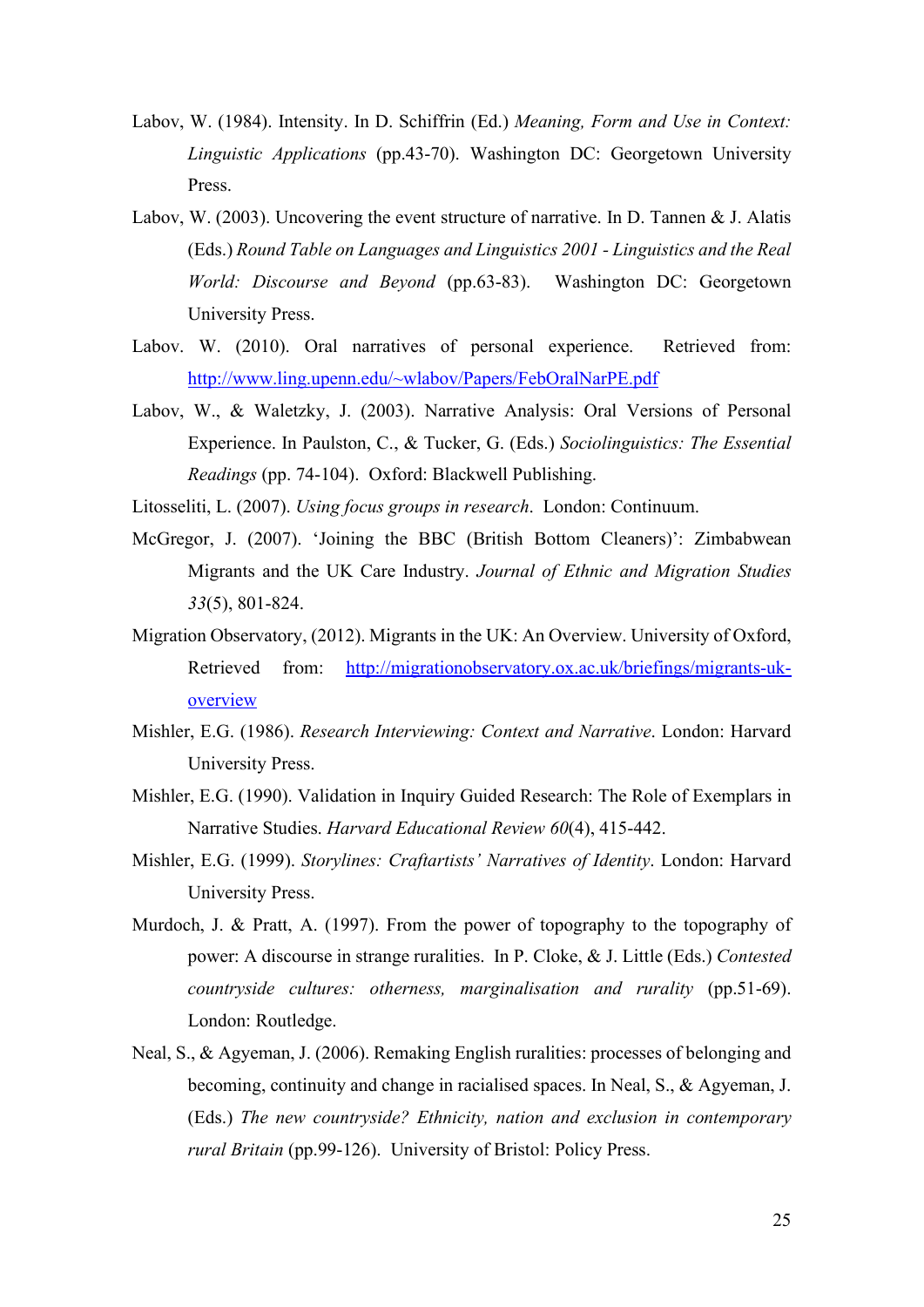- Neal, S. & Walters, S. (2006). Strangers asking strange questions? A methodological narrative of researching belonging and identity in English rural communities. Journal of Rural Studies 22, 177-189.
- Nursing and Midwifery Council (NMC), (2017). Changes to language testing requirements come into force'. 1 November. Retrieved from: https://www.nmc.org.uk/news/news-and-updates/changes-to-language-testingrequirements-come-in-force/
- Ochs, E., & Capps, L. (1996). Narrating the Self. Review of Anthropology 25, 19-43.
- Riessman, C.K. (1987). When Gender is Not Enough: Women interviewing Women. Gender and Society 1(2), 172-207.
- Riessman, C.K. (1993). Narrative Analysis. London: Sage Publications.
- Riessman, C.K. (2000). Analysis of Personal Narratives. Retrieved from: http://alumni.media.mit.edu/~brooks/storybiz/riessman.pdf
- Skills for Care (2018) The state of the adult social care sector and workforce in England. Leeds: Skills for Care. Retrieved from: https://www.skillsforcare.org.uk/NMDS-SC-intelligence/Workforce-intelligence/publications/The-state-of-the-adultsocial-care-sector-and-workforce-in-England.aspx
- Solano, D., & Rafferty, A.M. (2007). Can lessons be learned from history? The origins of the British imperial nurse labour market: A discussion paper. International Journal of Nursing Studies 44, 1055-1063.
- Spiliopoulos, G., & Timmons, S. (2019). 'How can the NHS recruit and retain migrant nurses after Brexit?', UoN Asia Research Institute Policy Brief Background Report, University of Nottingham. June 2019. Retrieved from: https://www.nottingham.ac.uk/asiaresearch/documents/policy-briefs/policyreport-spiliopoulos.pdf
- Spiliopoulos, G. (forthcoming). 'Brexit uncertainties: Political rhetoric vs British core values in NHS'. In G. Rawnsley, Y. Ma, K. Pothong (Eds.) Handbook of Political Propaganda. Cheltenham: Edward Elgar Publishing.
- Tolia-Kelly, D. (2007). Fear in Paradise: The Affective Registers of the English Lake District Landscape Re-visited. Senses and Society 2(3), 329-352.
- Walby, S. (2011). Globalization and multiple inequalities. In E. Ngan-ling Chow, M.T. Segal, & L. Tan (Eds.) Analyzing gender, intersectionality, and multiple